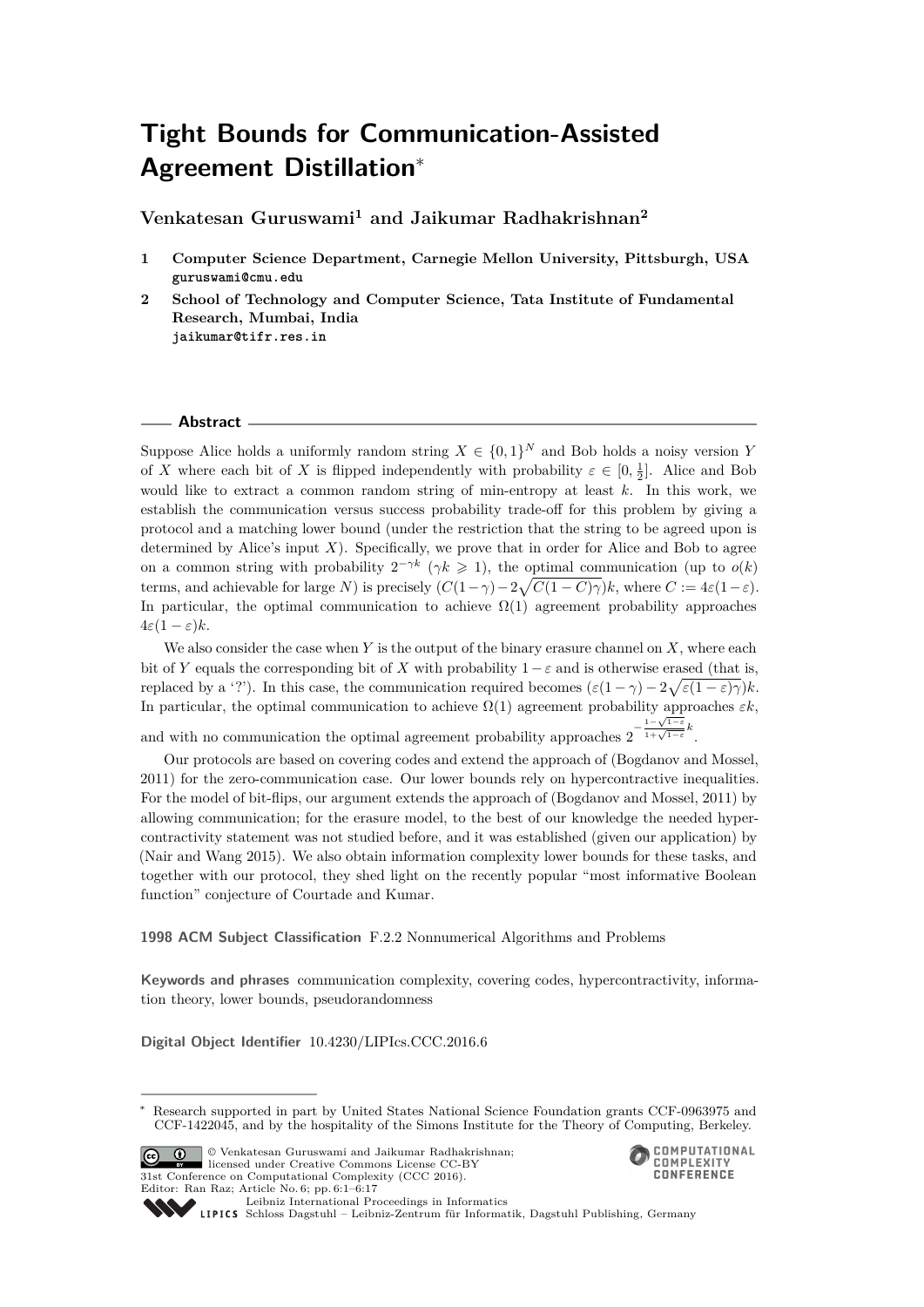#### **6:2 Tight Bounds for Communication-Assisted Agreement Distillation**

# **1 Introduction**

Suppose Alice holds a string  $X = (x_1, x_2, \dots)$  of uniformly random bits and Bob holds a correlated random string  $Y = (y_1, y_2, \dots)$  where the bit  $y_j$  is the bit  $x_j$  flipped (independently for each *j*) with probability  $\varepsilon \in (0,1)$ . Their goal is to communicate as little as possible and agree on a uniformly random string in  $\{0,1\}^k$  (or under a relaxed requirement, sample a common string from a distribution of min-entropy at least *k*).

Besides being a natural task, this scenario also relates to the problem of extracting a unique ID from process variations; see [\[5\]](#page-15-0), which studied the communication free version of this question, for further discussion of this motivation. The agreement distillation problem also naturally arises in the context of simulating communication protocols that use perfect shared randomness when the parties only share correlated randomness, and was recently studied with this motivation in [\[6\]](#page-15-1). The underlying information-theoretic question, on the maximum information a function of *X* can convey about its noisy version *Y* , has also received widespread interest lately, following the appealing conjecture made in [\[9\]](#page-16-1) that a dictator (or canalizing) function is the most informative Boolean function (the one maximizing  $I[f(X):Y].$ 

Our work is a follow-up to [\[6,](#page-15-1) [5\]](#page-15-0) and is motivated by questions such as: How many bits of communication are needed for the agreement distillation task to succeed with high probability? At the other extreme, what is the best success probability of a strategy that involves no communication? More precisely, what is the trade-off between communication and success probability?

Note that there are two trivial protocols: one where Alice simply sends the first *k* bits of *X* to Bob (which achieves agreement probability of 1), and a zero-communication protocol where both players simply output their first *k* bits as the common randomness (which achieves agreement probability of  $(1 - \varepsilon)^k$ ). The former protocol does not exploit the fact that Bob holds a string *Y* which is correlated with *X*. How much can we leverage this to save on communication while at the same time ensuring good agreement probability? A simple protocol based on capacity-achieving codes for the binary symmetric channel was given in [\[6\]](#page-15-1) with communication  $(h(\varepsilon) + o(1))k$  and high agreement probability; in [6], an  $\Omega(\varepsilon k)$ lower bound based on [\[5\]](#page-15-0) was also observed. This established that a factor  $c(\varepsilon)$  savings in communication is the best one can hope for, but left a gap even in the asymptotic growth of  $c(\varepsilon)$ .

# **1.1 Our results**

We obtain tight communication complexity upper and lower bounds for the above problem, identifying the precise trade-off between communication and agreement probability (see Theorem [1.1](#page-1-0) below, our bounds are sharp up to  $o(k)$  bits). Our upper bounds are achieved by one-way communication protocols where Alice sends a single message to Bob. Our lower bounds hold for a slightly more general model where Alice's output depends only on her input  $X$ , but Bob's output may depended on his input  $Y$  and the transcript of an arbitrary two-way interaction with Alice. Below is a statement of the bounds we get.

<span id="page-1-0"></span>**► Theorem 1.1.** *Let*  $\gamma \in [0,1]$ *,*  $\varepsilon \in [0,1/2]$ *, and*  $k \geq 1$  *be an integer. Consider the above setting where Alice and Bob have uniformly random strings X and Y (of sufficiently large length compared to*  $k$ *) that differ in each position independently with probability*  $\varepsilon$ *. The goal is for Alice and Bob to agree on a shared string*  $g_A(X)$ *, which only depends on Alice's input X. Define*  $C := 4\varepsilon(1-\varepsilon)$ *.*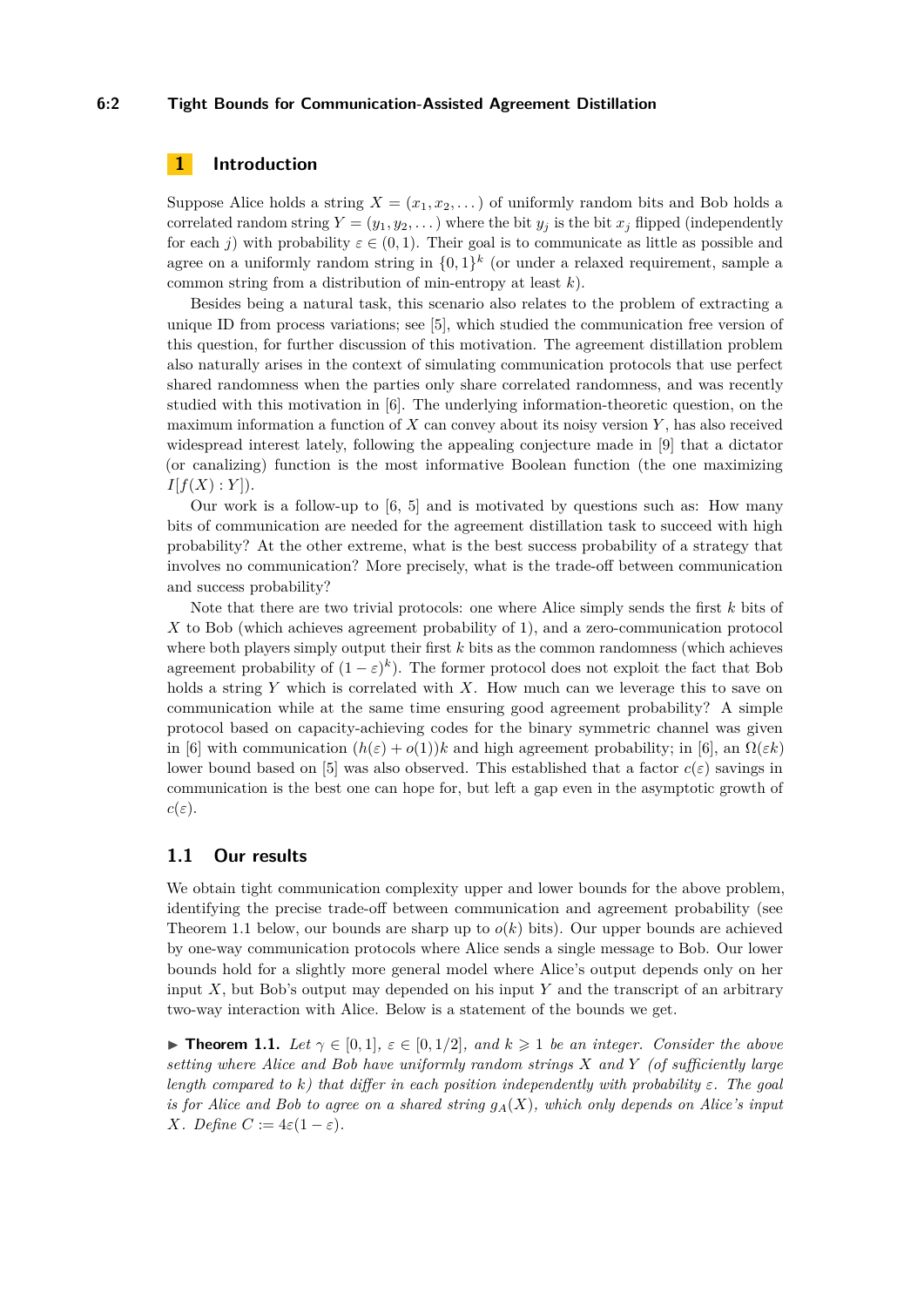- (Upper bound) *There is a protocol where*  $g_A(X)$  *is uniformly distributed in*  $\{0,1\}^k$ , and *Alice sends*  $(C(1 - \gamma) - 2\sqrt{C(1 - C)\gamma})k$  *bits to Bob, who then succeeds in guessing*  $g_A(X)$ *with probability at least*  $2^{-\gamma k - O(\log k)}$ *.*
- (Matching lower bound) *Suppose there is a protocol with*  $H_{\infty}[g_A(X)] \geq k$  where Alice and *Bob exchange c bits after which Bob is able to guess*  $g_A(X)$  *with probability*  $2^{-\gamma k}$ *. Then*

 $c \geqslant (C(1-\gamma)-2\sqrt{C(1-C)\gamma})k$ .

In particular, this implies that for large  $k$ , to achieve agreement probability  $\Theta(1)$  the optimal communication approaches  $4\varepsilon(1-\varepsilon)k$ , and with zero communication the best achievable success probability approaches  $2^{-\frac{\varepsilon}{1-\varepsilon}k}$  $2^{-\frac{\varepsilon}{1-\varepsilon}k}$  $2^{-\frac{\varepsilon}{1-\varepsilon}k}$ .<sup>1</sup>

Note that in the above setup, Bob's input *Y* can be viewed as *X* that is distorted by a binary symmetric channel,  $\mathsf{BSC}(\varepsilon)$ , which flips each bit independently with probability *ε*. Inspired by this view, one can consider a similar problem for other discrete memoryless channels relating *X* and *Y*. We consider the binary erasure channel,  $\text{BEC}(\varepsilon)$ , where each *Y<sub>j</sub>* equals *X<sub>j</sub>* with probability  $1 - \varepsilon$  and is erased (say, replaced by a '?') with probability  $\varepsilon$ , and obtain tight upper and lower bounds for this setting as well (basically the quantity  $C = 4\varepsilon(1 - \varepsilon)$  is replaced by  $\varepsilon$  in the bounds).

<span id="page-2-1"></span>**Figure 1.2.** Let  $\gamma, \varepsilon \in [0,1]$  and  $k \geq 1$  be an integer. For the agreement distillation *problem when Y is obtained by passing X through*  $\text{BEC}(\varepsilon)$ *, the following hold.* 

- (Upper bound) *There is a protocol where*  $g_A(X)$  *is uniformly distributed in*  $\{0,1\}^k$ , and  $\mathcal{L}^{\mathcal{L}}$ *Alice sends*  $(\varepsilon(1-\gamma)-2\sqrt{\varepsilon(1-\varepsilon)\gamma})k$  *bits to Bob, who succeeds in guessing*  $g_A(X)$  *with probability at least*  $2^{-\gamma k - O(\log k)}$ *.*
- (Matching lower bound) *Suppose there is a protocol where*  $H[q_A(X)] \geq k$  *and Alice and*  $\mathcal{L}_{\mathrm{max}}$ *Bob exchange c bits after which Bob is able to guess*  $g_A(X)$  *with probability*  $2^{-\gamma k}$ *. Then*  $c \geqslant (\varepsilon(1-\gamma)-2\sqrt{\varepsilon(1-\varepsilon)\gamma})k$ .

In particular, it can be shown that, for large k, to achieve agreement probability  $\Theta(1)$  the optimal communication approaches *εk*, and with zero communication the best achievable success probability approaches  $2^{-\frac{(1-\sqrt{1-\varepsilon})k}{1+\sqrt{1-\varepsilon}}}$  $\frac{1-\sqrt{1-\epsilon}}{1+\sqrt{1-\epsilon}}$ .

We also study information complexity bounds, proving the following lower bound on the information content needed in the protocol transcript.

<span id="page-2-2"></span>**Fineorem 1.3.** Let  $g_A(X)$  take values in the set  $\{0,1\}^{k'}$  such that  $H[g_A(X)] \geq k$ *. Suppose*  $\pi(X, Y)$  *is the transcript of a protocol that enables Bob to guess*  $g_A(X)$  *with probability at least*  $1 - \delta$ *, for some*  $\delta \in [0, 1]$ *. Then we have* 

 $H[\pi(X, Y)] \geq 4\varepsilon(1-\varepsilon)k - \delta k' - h(\delta)$  *when Y is the output of*  $\text{BSC}(\varepsilon)$  *on X;* 

 $H[\pi(X, Y)] \geq \varepsilon k - \delta k' - h(\delta)$  *when Y is the output of*  $\text{BEC}(\varepsilon)$  *on X*.

(Note that some term like  $-\delta k'$  in the lower bounds is unavoidable. For example,  $g_A(X)$ might be  $0^{k'}$  with probability  $1-\delta$  and a uniformly random string in  $\{0,1\}^{k'}$  with probability *δ*. If Bob produces  $0^{k'}$  always, they agree with probability 1 − *δ*.)

Since the entropy  $H[\pi(X, Y)]$  lower bounds the length of the transcript, the above also implies lower bounds on the communication complexity. However, the bounds are good only when  $\delta \to 0$ , whereas Theorems [1.1](#page-1-0) and [1.2](#page-2-1) apply even when the success probability  $1 - \delta$  is very small, and imply communication lower bounds of  $(4\varepsilon(1-\varepsilon)-o(1))k$  and  $(\varepsilon-o(1))k$  for any constant success probability.

<span id="page-2-0"></span><sup>1</sup> For the problem with zero communication, lower and upper bounds in [\[5\]](#page-15-0) already establish that the best probability of success is  $2^{-\frac{\varepsilon}{1-\varepsilon}k}$  (see Section [1.2\)](#page-3-0).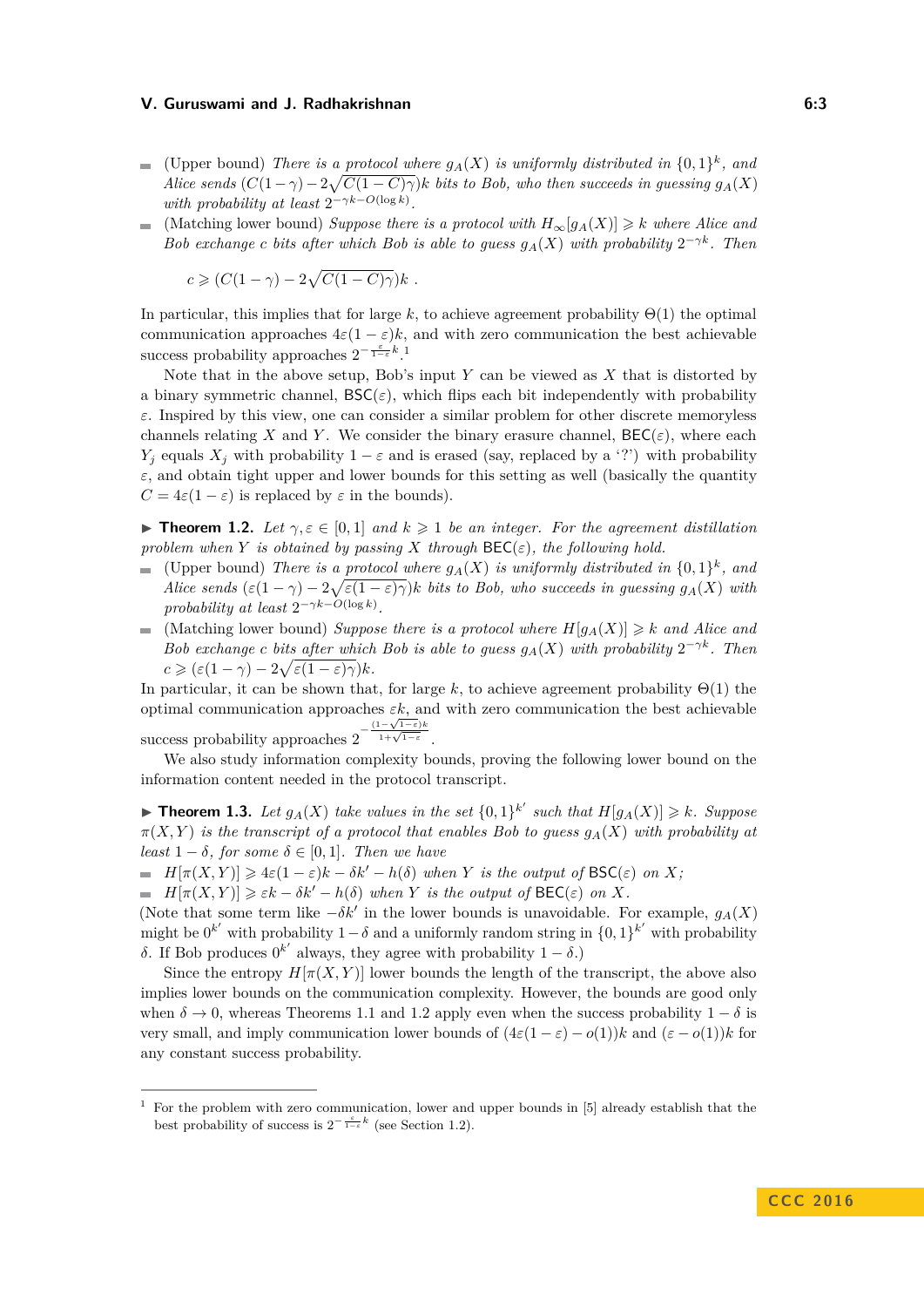#### **6:4 Tight Bounds for Communication-Assisted Agreement Distillation**

The communication upper bounds from Theorems [1.1](#page-1-0) and [1.2](#page-2-1) of course imply protocols with the same upper bounds on entropy. In particular, when the failure probability  $\delta \to 0$ , the optimal entropy of the transcript of an agreement distillation protocol approaches  $4\varepsilon(1-\varepsilon)k$ for  $\mathsf{BSC}(\varepsilon)$  and  $\varepsilon k$  for  $\mathsf{BEC}(\varepsilon)$ .

# <span id="page-3-0"></span>**1.2 Prior and related work**

The variant of agreement distillation where the goal of the two parties is to extract a single bit without any interaction was studied independently a number of times; see [\[25\]](#page-16-2) and references therein. It is known that in this case the optimal protocol is for the two parties to use the first bit. The works [\[16,](#page-16-3) [17\]](#page-16-4) consider the problem of extracting a common random bit in the multi-party setting where *m* players receive noisy versions of a common random string; in this case for large *m* the majority function is close to being optimal in terms of maximizing the agreement probability. The problem of two parties agreeing on *k* random bits without any communication, when given strings  $X, Y$  correlated via  $BSC(\varepsilon)$ , was considered by Bogdanov and Mossel [\[5\]](#page-15-0). They proved that no strategy can achieve agreement probability better than  $2^{-k\varepsilon/(1-\varepsilon)}$  and also gave a protocol with agreement probability  $O((k\varepsilon)^{-1/2} \cdot 2^{-k\varepsilon/(1-\varepsilon)})$  when  $k \geqslant \Omega(1/\varepsilon).$ 

All these results are for the model where no communication is allowed between Alice and Bob, and the goal is to maximize the agreement probability. Canonne et al. [\[6\]](#page-15-1) considered the setting where Alice and Bob can communicate, and gave a simple scheme based on capacity-achieving codes for agreeing on *k* random bits with high probability when Alice sends a single message of  $(h(\varepsilon) + o(1))k$  bits to Bob. They also noted an  $\Omega(\varepsilon k)$  lower bound based on the agreement probability upper bound for zero communication protocols from [\[5\]](#page-15-0). Zhao and Chia [\[26\]](#page-16-5) establish that to agree with high probability on a common random variable *K* with *Shannon entropy*  $H[K] \geq k$ , the communication required approaches precisely  $(1 - \rho^2(X_1; Y_1))k$ , where  $\rho(A; B)$  is the Hirschfeld-Gebelein-Rényi (HGR) maximal correlation of the pair  $(A;B)$  of random variables. The HGR correlation for  $BSC(\varepsilon)$  (resp. BEC(*ε*)) equals  $1-2\varepsilon$  (resp.  $\sqrt{1-\varepsilon}$ ), so this implies the communication bounds of Theorems [1.1](#page-1-0) and [1.2,](#page-2-1) albeit for the setting of ensuring high Shannon entropy and agreement probability tending to 1. The Shannon entropy of a random variable is lower bounded by its min-entropy, so a lower bound for distilling randomness with Shannon entropy *k* implies the same lower bound for min-entropy (our setting). But note that our lower bounds hold also for success probability bounded away from 1, for which we have to rely on hypercontractivity based arguments. Indeed, the main novelty in our results is the establishment of the precise trade-off between communication and probability of agreement.

Our work focuses only on the efficiency of shared randomness generation as a function of communication (and success probability). We allow the number of correlated samples  $N \to \infty$  for any desired value of k, the number of shared random bits to be generated (indeed in our protocols as presented, *N* will be exponential in *k* and we did not try to optimize this trade-off). Prior work has also studied the efficiency of common randomness generation as a function of *N* [\[1,](#page-15-2) [26\]](#page-16-5), specifically understanding the "CR capacity"  $C(R)$ wherein  $C(R)$ *N* bits of shared randomness can be generated (with high probability) using *RN* bits of communication, for a fixed  $R > 0$  and growing  $N^2$  $N^2$ .

<span id="page-3-1"></span><sup>2</sup> With zero communication, it is not possible to distill any common randomness with high probability, unless the joint distribution of  $X_1$  and  $Y_1$  is decomposable, which is captured by the HGR maximal correlation  $\rho(X_1, Y_1)$  equaling 1 [\[13,](#page-16-6) [21,](#page-16-7) [15\]](#page-16-8).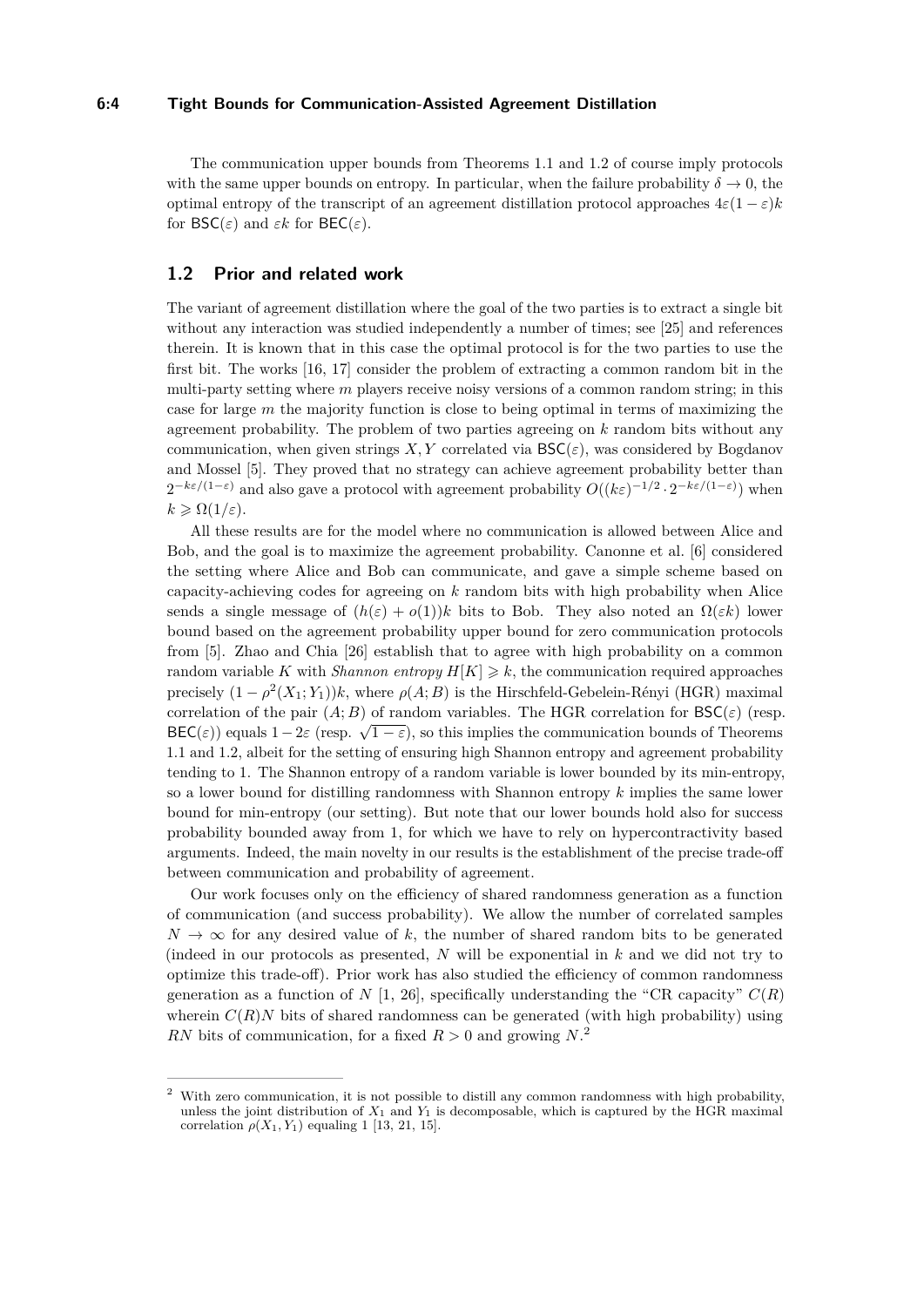Turning to our information-theoretic results, the entropy lower bound in Theorem [1.3](#page-2-2) for  $\mathsf{BSC}(\varepsilon)$  is based on the following claim. Let  $X^n, Y^n \in \{0,1\}^n$  be random strings with  $(X_i, Y_i)$ being i.i.d. and related via the channel  $\mathsf{BSC}(\varepsilon)$ . Then, for every function  $g_A: \{0,1\}^n \to \{0,1\}^k$ we have  $I[g_A(X^n):Y^n] \leq (1-2\varepsilon)^2 k$ . This upper bound on mutual information follows from the so-called Mrs. Gerber's Lemma [\[24\]](#page-16-9); such an upper bound was established using a limit argument in [\[7\]](#page-15-3), and is attributed to Erkip [\[10\]](#page-16-10) in [\[9\]](#page-16-1).

The earlier mentioned conjecture from [\[9\]](#page-16-1) on the most informative Boolean function asserts that when  $k = 1$ , we have  $I[g_A(X^n) : Y^n] \leq 1 - h(\varepsilon)$ . If this conjecture were true for every *k*, then one would have  $I[g_A(X^n): Y^n] \leq (1 - h(\varepsilon))k$  when the range of  $g_A$  is  $\{0,1\}^k$ . However, our communication protocol in Theorem [1.1](#page-1-0) implies the existence of a function *g<sup>A</sup>* for which

$$
I[g_A(X^n) : Y^n] = H[g_A(X^n)] - H[g_A(X^n) | Y^n]
$$
  
\n
$$
\ge k - (4\varepsilon(1 - \varepsilon) + o(1))k
$$
  
\n
$$
= (1 - 2\varepsilon)^2 k - o(k) > (1 - h(\varepsilon))k
$$

(for  $\varepsilon \in (0, 1/2)$ ). So for functions outputting a large number k of bits, the projection onto the first *k* bits is *not* the most informative function. This latter result was already established in the recent work [\[7\]](#page-15-3), where a function  $g_A(X^n)$  based on lossy data compression (under Hamming distortion) was shown to achieve  $\liminf_{n\to\infty} I[g_A(X^n):Y^n] \geq (1-2\varepsilon)^2 k$ .

Our entropy lower bound in Theorem [1.3](#page-2-2) for the case of  $\text{BEC}(\varepsilon)$  is based on the inequality  $I[g_A(X^n):Y^n] \leq (1-\varepsilon)k$  for an arbitrary function  $g_A: \{0,1\}^n \to \{0,1\}$ , which we establish using Shearer's lemma. So, for the erasure channel, outputting the first *k* bits indeed maximizes the information about the channel output  $Y^n$ , for every  $k \geq 1$ , and in particular the dictator is the most informative function when  $k = 1$ .

As an appealing conjecture bridging information theory and analysis of Boolean functions, the most informative function conjecture of Courtade and Kumar [\[9\]](#page-16-1) has generated a lot of interest. Closely related problems were studied earlier by Erkip and Cover [\[11\]](#page-16-11), and recent works addressing aspects of the Courtade-Kumar conjecture include [\[2,](#page-15-4) [4,](#page-15-5) [7,](#page-15-3) [20,](#page-16-12) [14,](#page-16-13) [23,](#page-16-14) [22\]](#page-16-15).

# **1.3 Techniques in brief**

Our communication protocols are extensions of the Bogdanov-Mossel protocol [\[5\]](#page-15-0). Their zero communication protocol for  $\mathsf{BSC}(\varepsilon)$  was based on an "affine covering code"  $C \subseteq \mathbb{F}_2^n$  of size  $2^k$ , and both Alice and Bob rounded their inputs  $X^n$  and  $Y^n$  to the closest point in *C* (with some explicit rule in case of ties). The probabilistic method is used to establish the existence of an affine space of  $\mathbb{F}_2^n$  of dimension k such that each output is generated with the same probability  $2^{-k}$ , and the agreement probability is high (at least  $\approx 2^{-\varepsilon k/(1-\varepsilon)}$ ). In our scheme, we use different functions for Alice and Bob, with Bob searching for a codeword in a larger radius. This will lead to a list of candidates on Bob's side, and he will use Alice's message to pick a unique element from the list. Picking parameters carefully leads us to the protocol with the optimal trade-off between communication and agreement probability claimed in Theorem [1.1.](#page-1-0) The protocol for the erasure case in Theorem [1.2](#page-2-1) works similarly, with the analysis handling some technicalities by conditioning on the high probability event of *Y* having close to *εN* erasures.

Turning to our lower bounds, as mentioned above, our entropy lower bounds are based on Mrs. Gerber's lemma for  $BSC(\varepsilon)$  and Shearer's lemma for  $BEC(\varepsilon)$ . Our communication lower bounds rely on hypercontractive inequalities for the random variables corresponding to  $\mathsf{BSC}(\varepsilon)$  and  $\mathsf{BEC}(\varepsilon)$ . If  $(X_i, Y_i)$  are i.i.d. copies of a correlated random variable  $(X, Y)$ ,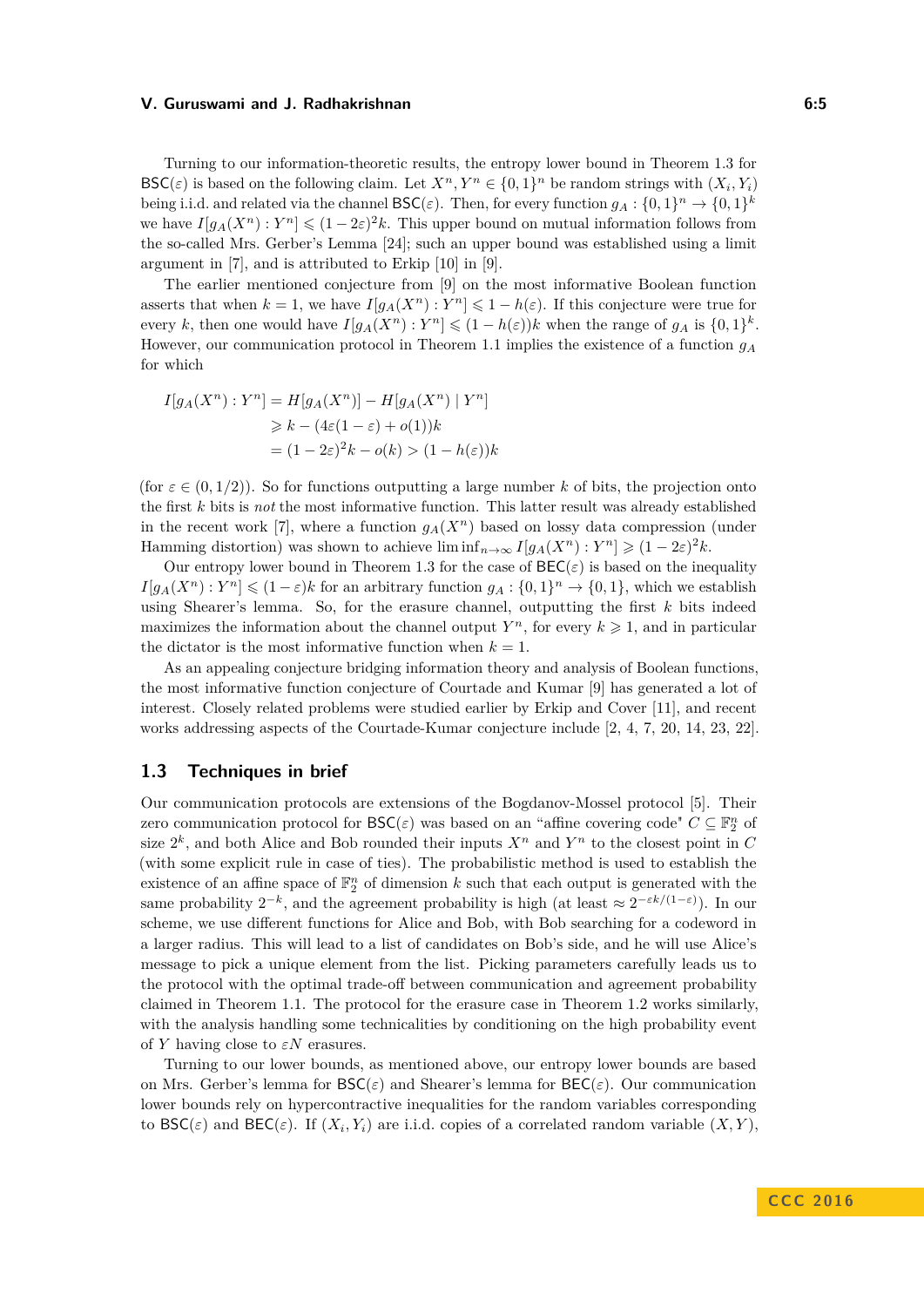#### **6:6 Tight Bounds for Communication-Assisted Agreement Distillation**

and  $f: X^n \to \mathbb{R}$ , such a hypercontractive inequality upper bounds  $\Vert \mathbb{E}[f(X)|Y] \Vert_a$  by the norm  $||f||_p$  with  $p < q$  (see Section [4.1](#page-9-0) for the definition of these norms). The best possible relationship between *p* and *q* depends on amount of correlation between *X* and *Y* . For  $\mathsf{BSC}(\varepsilon)$ , it is a classical result in the analysis of Boolean functions that one can take  $p = 1 + (1 - 2\varepsilon)^2 (q - 1)$  [\[19,](#page-16-16) Chap. 16]. The inequality for the erasure channel does not appear to have been studied before, and we use the bound  $p = 1 + (1 - \varepsilon)(q - 1)$ , shown to be valid for  $1 \leqslant q \leqslant 3$  by Nair [\[18\]](#page-16-17), prompted by our application.

The lower bound for zero-communication in [\[5\]](#page-15-0) was also established using hypercontractivity. The reduction to an hypercontractive inequality was more direct in their case, as the success probability can be expressed as  $\mathbb{E}_{(X,Y)}[g_A(X)g_B(Y)]$  which equals an inner product  $\mathbb{E}_X[g_A(X)T_{1-2\varepsilon}g_B(X)]$  for the Bonami-Beckner noise operator  $T_{1-2\varepsilon}$ . When Alice is allowed to send a message to Bob, we need a bit more care in applying the hypercontractive inequality to deduce the lower bound. Also, as mentioned earlier, for the case of erasures, the requisite hypercontractive inequality seems to not have been studied before.

It is natural to wonder what the situation is for more general channels besides the BSC and the BEC. The lower bound on communication to achieve constant agreement probability, which approaches  $4\varepsilon(1-\varepsilon)k$  and  $\varepsilon k$  respectively for  $BSC(\varepsilon)$  and  $BEC(\varepsilon)$ , arises from the limiting ratio  $\frac{p-1}{q-1}$  as  $q \downarrow 1$ . For an arbitrary discrete channel  $(X, Y) \sim p(x, y)$ , this limit has been shown to equal

<span id="page-5-0"></span>
$$
s^*(Y;X) := \sup_{r(y)\neq p(y)} \frac{D(r(x)||p(x))}{D(r(y)||p(y))}
$$
(1)

where  $r(x)$  denotes the *x*-marginal distribution of  $r(x, y) = r(y)p(x|y)$  [\[3\]](#page-15-6). Our methods imply a communication lower bound of  $(1 - s^*(Y;X))k - o(k)$  for an arbitrary channel, though we do not know if this is tight in general.

# **2 The model**

Alice receives a random string  $X = (X_1, X_2, \ldots, X_N)$  and Bob receives a (correlated) string  $Y = (Y_1, Y_2, \ldots, Y_N)$ . We will assume the length *N* of these strings is sufficiently large, but it will otherwise not play an important role (and will be mostly suppressed) in our arguments. Alice uses her random input string X to produce an output in  $\{0,1\}^{k'}$ . Then, based on the inputs, Alice and Bob interact using a two-party protocol  $\sigma$  to produce a transcript  $\sigma(X, Y)$ . Finally, Bob produces an output in  $\{0,1\}^{k'}$  based on his input *Y* and  $\sigma(X, Y)$ . Their goal is to ensure that the outputs agree and have high min-entropy.

**Definition 2.1.** A  $(k', k, \eta, R)$ -agreement distillation protocol for a pair of random variables  $R = (X, Y)$  is a triple  $(g_A, g_B, \sigma)$ , where  $\sigma$  is a two-party protocol and  $g_A(X), g_B(Y, \sigma(X, Y))$  $\in \{0,1\}^{k'}$ , such that

1. 
$$
H_{\infty}[g_A(X)] \geq k;
$$

2. 
$$
\Pr[g_A(X) = g_B(Y, \sigma(X, Y))] \geqslant \eta.
$$

Let  $\Pi(k',k,\eta,R)$  be the collection of all  $(k',k,\eta,R)$ -protocols. For  $\pi \in \Pi(k',k,\eta,R)$ , let  $\pi(X, Y)$  denote the transcript of the underlying two-party protocol on input  $(X, Y)$ . Let

$$
h^{R}(k',k,\eta) = \min_{\pi \in \Pi(k',k,\eta,R)} H[\pi(X,Y)];
$$
\n(2)

$$
c^{R}(k',k,\eta) = \min_{\pi \in \Pi(k',k,\eta,R)} \max_{x,y} |\pi(x,y)|.
$$
 (3)

We will consider two joint distributions of  $R = (X, Y)$  in this work, where  $(X_i, Y_i)$  are independently generated as follows.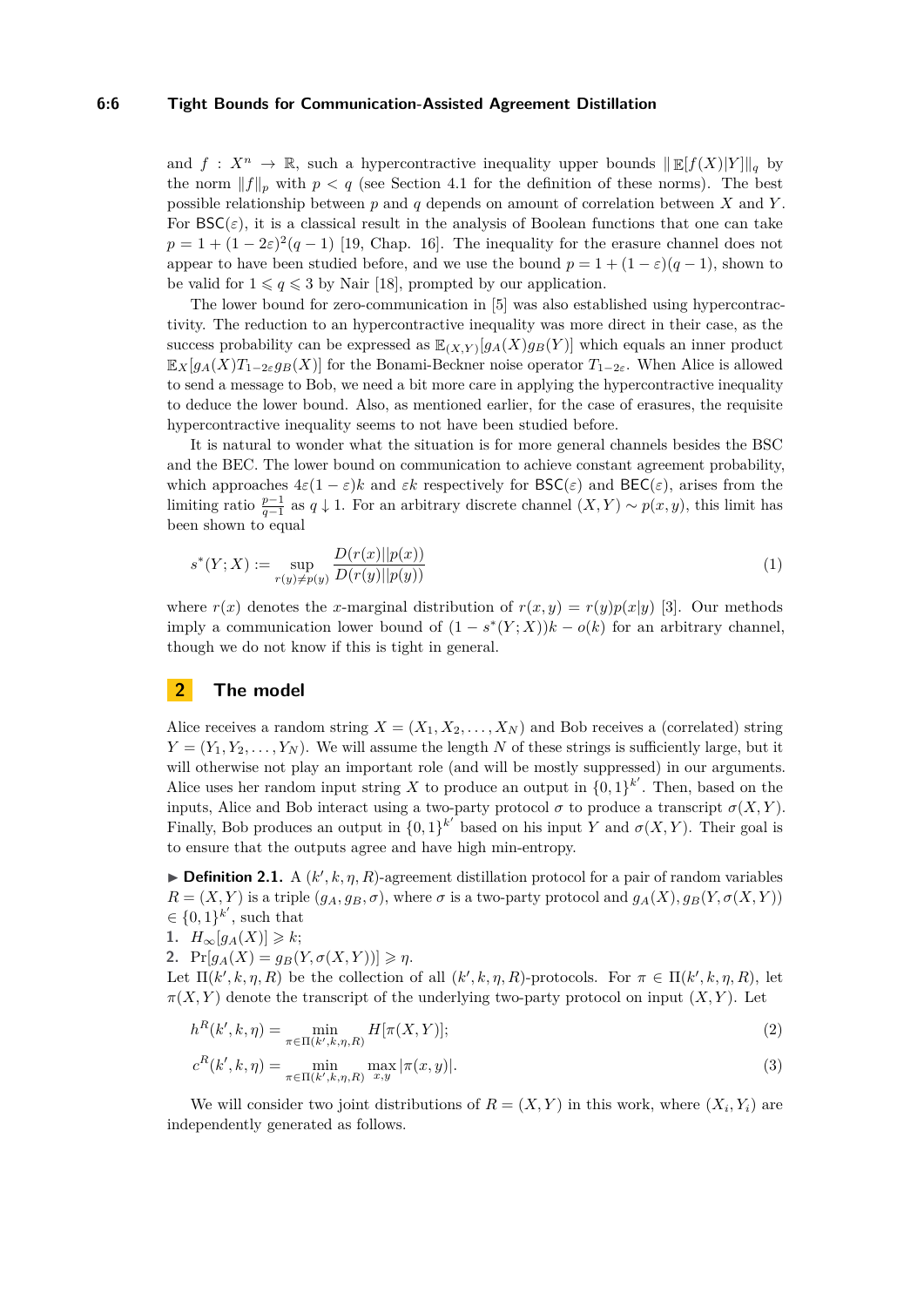- Binary symmetric channel,  $\mathsf{BSC}(N, \varepsilon)$ :  $X_i$  is uniform in  $\{0, 1\}$ , and  $Y_i = X_i$  with probability  $(1 - \varepsilon)$  and  $Y_i = 1 - X_i$  with probability  $\varepsilon$ .
- Binary erasure channel,  $\text{BEC}(N, \varepsilon)$ :  $X_i$  is uniform in  $\{0, 1\}$ , and  $Y_i = X_i$  with probability  $(1 - \varepsilon)$  and  $Y_i = ?$  with probability  $\varepsilon$ .

# **3 The entropy bounds**

In this section, we show the following, which implies the lower bounds claimed in Theorem [1.3.](#page-2-2)

<span id="page-6-0"></span>▶ **Theorem 3.1.** *We have the following lower bounds:* 

$$
h^{\text{BSC}(N,\varepsilon)}(k',k,\eta) \geq 4\varepsilon(1-\varepsilon)k - (1-\eta)k' - h(\eta);
$$
  

$$
h^{\text{BEC}(N,\varepsilon)}(k',k,\eta) \geq \varepsilon k - (1-\eta)k' - h(\eta).
$$

Both parts of the theorem will be justified using the following idea. The channel limits the mutual information between Alice's output and Bob's input. Alice's message must, therefore, make up for the shortfall.

## <span id="page-6-2"></span>► Claim 3.2.

BSC(*N,ε*)

**(a)** *If* (*X, Y* ) ∼ BSC(*N, ε*)*, then*

$$
I[g_A(X):Y] \le (1 - 2\varepsilon)^2 I[g_A(X):X] = (1 - 2\varepsilon)^2 H[g_A(X)].
$$
\n(4)

**(b)** *If* (*X, Y* ) ∼ BEC(*N, ε*)*, then*

$$
I[g_A(X):Y] \le (1-\varepsilon)I[g_A(X):X] = (1-\varepsilon)H[g_A(X)].
$$
\n(5)

**Proof of Theorem [3.1.](#page-6-0)** First, we have

$$
\mathbb{E}[|\Pi(X,Y)|] \ge H[\Pi(X,Y)]
$$
  
\n
$$
\ge I[\Pi(X,Y) : g_A(X)Y]
$$
  
\n
$$
= I[g_A(X) : \Pi(X,Y)Y] - I[Y : g_A(X)] + I[Y : \Pi(X,Y)]
$$
  
\n
$$
\ge H[g_A(X)] - H[g_A(X) | \Pi(X,Y)Y] - I[Y : g_A(X)]
$$
  
\n
$$
\ge H[g_A(X)] - h(\eta) - (1 - \eta)k' - I[Y : g_A(X)].
$$
\n(7)

Our assumption implies that  $H[g_A(X)] \geq k$ . We use the claim above to bound the last term on the right.

**Binary symmetric channel.** From [\(7\)](#page-6-1) and Claim [3.2](#page-6-2) (a), we obtain

$$
\mathbb{E}[|\Pi(X,Y)| \ge (1 - (1 - 2\varepsilon)^2)H[g_A(X)] - h(\eta) - (1 - \eta)k' \ge 4\varepsilon(1 - \varepsilon)k - (1 - \eta)k' - h(\eta).
$$

**Erasure channel.** From [\(7\)](#page-6-1) and Claim [3.2](#page-6-2) (b), we obtain

$$
\mathbb{E}[|\Pi(X,Y)| \geq (1-(1-\varepsilon))H[g_A(X)] - h(\eta) - (1-\eta)k' \geq \varepsilon k - (1-\eta)k' - h(\eta).
$$

**Proof of Claim [3.2.](#page-6-2)**

**(a)** Recall the following consequence of Mrs. Gerber's Lemma due to Wyner and Ziv [\[24,](#page-16-9) Corollary 4]:

<span id="page-6-1"></span> $\blacktriangleleft$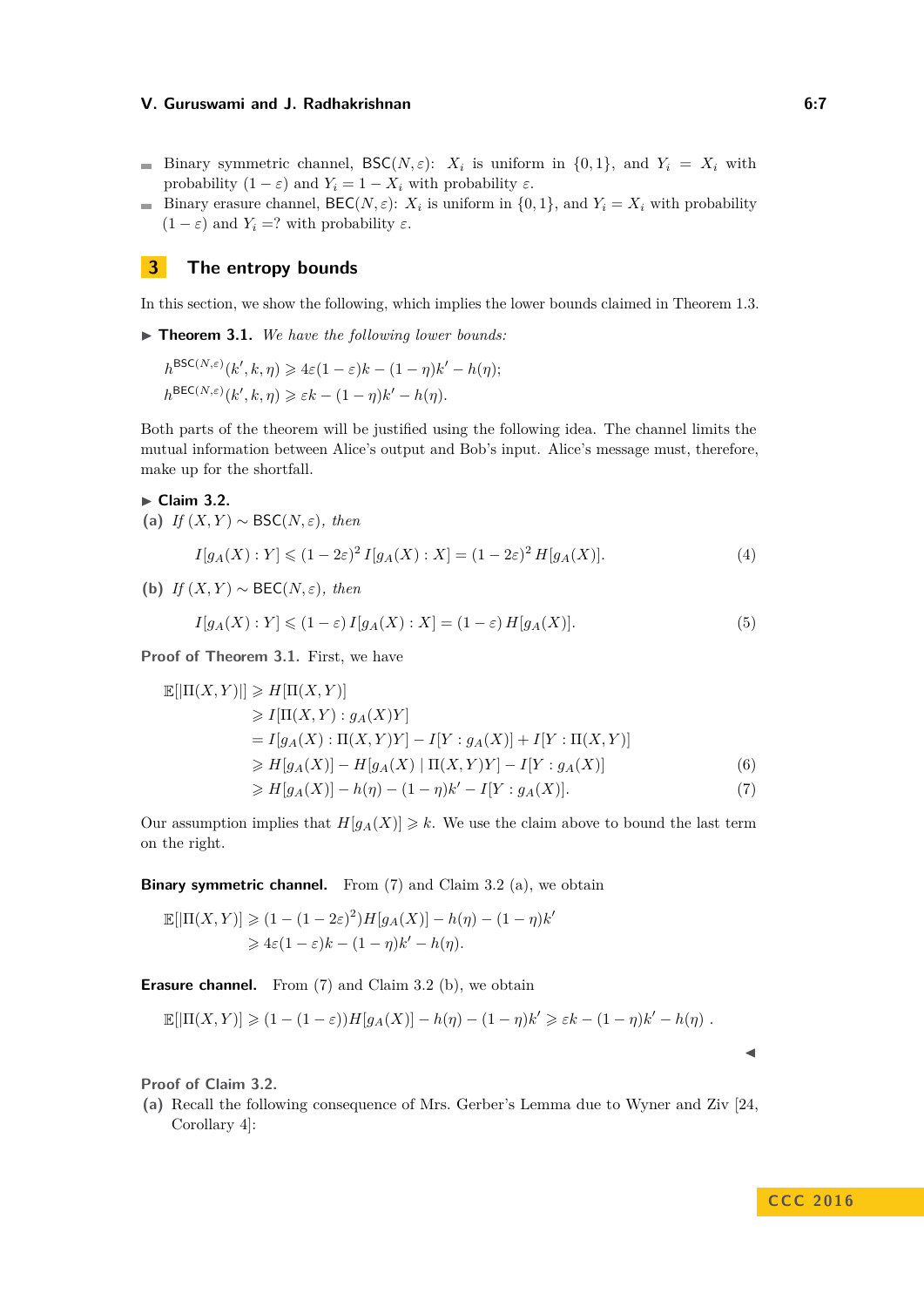## **6:8 Tight Bounds for Communication-Assisted Agreement Distillation**

Suppose  $(X, W)$  is a pair of random variables, where X takes values in  $\{0, 1\}^N$  and  $H[X \mid W] = Nv$ . Let  $Z \in \{0,1\}^N$  be sequence of *N* independent bits, each taking the value 1 with probability  $\varepsilon$ ; let *Z* be independent of  $(X, W)$ . Let  $Y = X \oplus Z$ . Then,

$$
H[Y \mid W] \geq Nh(\varepsilon*h^{-1}(v)),
$$

where *h* is the binary entropy function and  $\varepsilon * v = \varepsilon(1-v) + (1-\varepsilon)v$ . Note that  $h(\varepsilon * h^{-1}(v)) \geq 1 - (1 - v)(1 - 2\varepsilon)^2$  (see, for example, [\[7\]](#page-15-3)).

We take  $W = g_A(X)$  in the above statement; then,  $H[X \mid W] = H[X \mid g_A(X)]$ *N* − *H*[ $g_A(X)$ ]. So, we set  $v = 1 - H[g_A(X)]/N$  and conclude that  $H[Y | g_A(X)]$  >  $N-(1-2\varepsilon)^2H[g_A(X)]$ . Thus,  $I[g_A(X):Y] = H[Y]-H[Y|g_A(X)] \leq (1-2\varepsilon)^2H[g_A(X)]$ .

**(b)** We first derive a version of Shearer's lemma. Let sgn(*Y* ) be the erasure pattern of *Y* , that is, a sequence in  $\{0,1\}^N$ , where the 0s correspond to erasures.

$$
H[Y \mid \text{sgn}(Y), g_A(X) = z] = \mathop{\mathbb{E}}_{\sigma} [H[Y \mid \text{sgn}(Y) = \sigma, g_A(X) = z]]
$$
  
\n
$$
= \mathop{\mathbb{E}}_{\sigma} \left[ \sum_{i:\sigma_i=1} H[X_i \mid (X_j : j < i, \sigma_j = 1), g(X) = z] \right]
$$
  
\n
$$
\geq \mathop{\mathbb{E}}_{\sigma} \left[ \sum_{i:\sigma_i=1} H[X_i \mid (X_j : j < i), g(X) = z] \right]
$$
  
\n
$$
= \mathop{\mathbb{E}}_{\sigma} \left[ \sum_i \mathbf{1} \{ \sigma_i = 1 \} H[X_i \mid (X_j : j < i), g(X) = z] \right]
$$
  
\n
$$
= (1 - \varepsilon) \sum_i H[X_i \mid (X_j : j < i), g(X) = z]
$$
  
\n
$$
= (1 - \varepsilon) H[X \mid g(X) = z].
$$

Taking expectations of both sides over choices of *z*, we obtain  $H[Y \mid \text{sgn}(Y)g_A(Y)] \geqslant$  $(1 - \varepsilon)H[X \mid g_A(X)]$ . Then, we have

$$
H[Y \mid g_A(X)] = H[Ysgn(Y) \mid g_A(X)]
$$
  
=  $H[sgn(Y)] + H[Y \mid sgn(Y)g_A(X)]$   

$$
\geq h(\varepsilon)N + (1 - \varepsilon)H[X \mid g_A(X)].
$$
 (8)

Thus,

$$
I[g_A(X):Y] = H[Y] - H[Y | g_A(X)]
$$
  
\n
$$
= h(\varepsilon)N + (1 - \varepsilon)N - H[Y | g_A(X)]
$$
  
\n
$$
\leq (1 - \varepsilon)(N - H[X | g_A(X)])
$$
 (using (8))  
\n
$$
= (1 - \varepsilon)(H[X] - H[X | g_A(X)])
$$
  
\n
$$
= (1 - \varepsilon)I[X : g_A(X)] = (1 - \varepsilon)H[g_A(X)].
$$

<span id="page-7-0"></span>J

## **4 The communication lower bounds**

We now turn to our lower bounds on communication, formally stated below. Note that these imply the lower bounds claimed in Theorems [1.1](#page-1-0) and [1.2.](#page-2-1)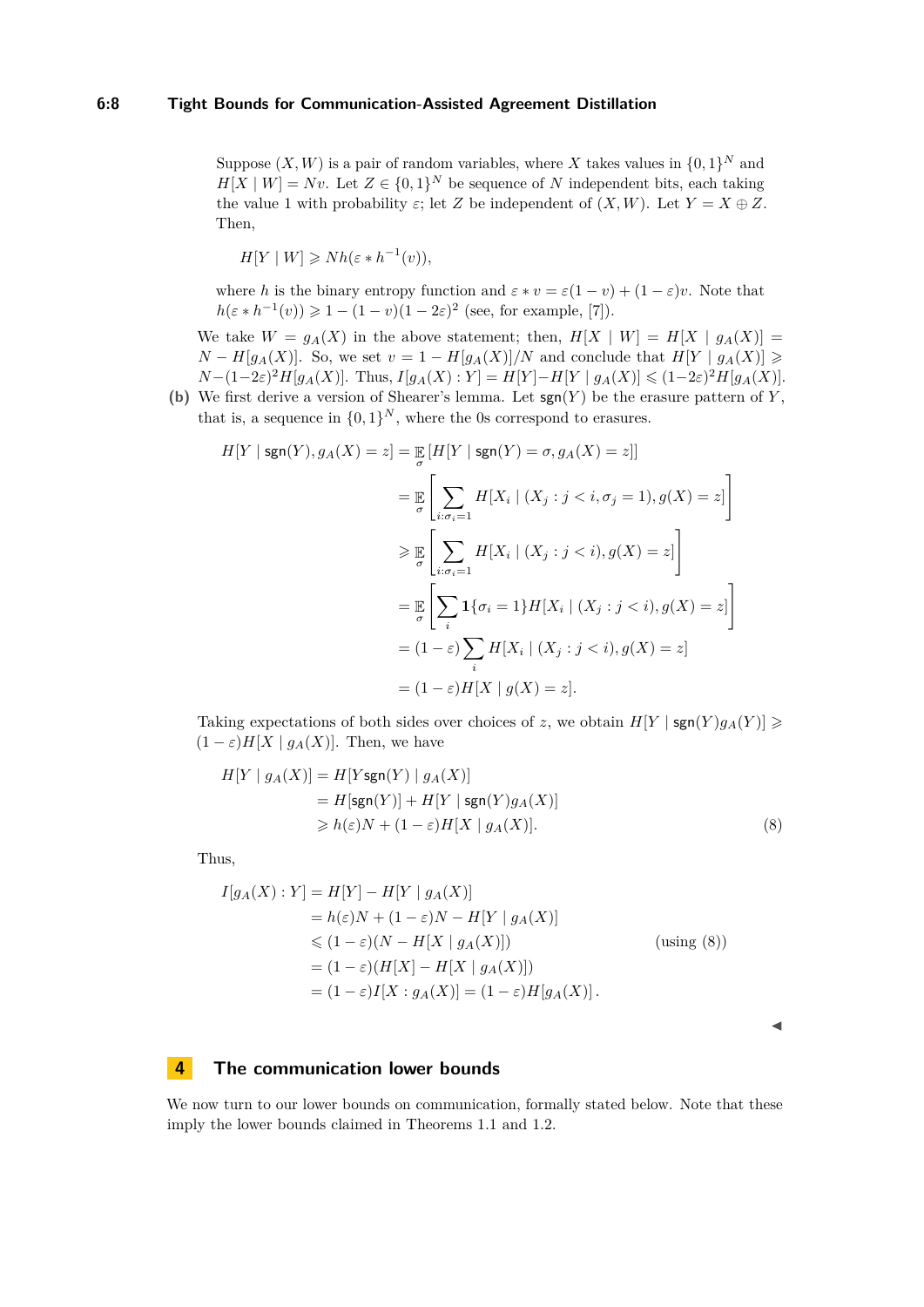**Findmerger 1.1.** Let  $\gamma, \varepsilon \in [0,1]$  and  $k \geq 1$  be an integer.

<span id="page-8-2"></span><span id="page-8-1"></span>
$$
c^{\text{BSC}(N,\varepsilon)}(k',k,2^{-\gamma k}) \geqslant \left[C(1-\gamma)-2\sqrt{C(1-C)\gamma}\right]k \qquad \text{where } C = 4\varepsilon(1-\varepsilon); \qquad (9)
$$

$$
c^{\text{BEC}(N,\varepsilon)}(k',k,2^{-\gamma k}) \geqslant \left[\varepsilon(1-\gamma)-2\sqrt{\varepsilon(1-\varepsilon)\gamma}\right]k \qquad (10)
$$

The arguments for the two channels, 
$$
\mathsf{BSC}(N,\varepsilon)
$$
 and  $\mathsf{BEC}(N,\varepsilon)$ , differ only in the choice of the appropriate hypercontractive inequality. We, therefore, first present the common part of the argument. Fix a protocol  $\pi \in \Pi(k',k,\eta,R)$ , where R is either  $\mathsf{BSC}(N,\varepsilon)$  or  $\mathsf{BEC}(N,\varepsilon)$ .

Let T denote the set of possible transcripts of  $\pi$ ; let  $t = |\mathcal{T}|$ . We will obtain a lower bound on *t*.

Let  $\mathcal{X}, \mathcal{Y}$  denote the domains of *X* and *Y* respectively;  $\mathcal{X}, \mathcal{Y} = \{0, 1\}^N$  for  $\mathsf{BSC}(N, \varepsilon)$ ;  $\mathcal{X} = \{0,1\}^N$  and  $\mathcal{Y} = \{0,1,?\}^N$  for  $\mathsf{BEC}(N,\varepsilon)$ . Recall that  $g_A(X)$  and  $g_B(Y,\pi(X,Y))$  take values in  $\mathcal{Z} = \{0,1\}^{k'}$ . For  $y \in \mathcal{Y}$  and  $z \in \mathcal{Z}$ , let

$$
\beta(z|y) := \Pr[g_A(X) = z \mid Y = y] = \Pr[g_A(X) = z \land Y = y] / \Pr[Y = y];
$$

let Success denote the event " $g_A(X) = g_B(Y, \pi(X, Y))$ ". For  $y \in \mathcal{Y}$ , let

<span id="page-8-0"></span>
$$
\mathcal{Z}_y = \{g_B(y,\tau) : \tau \in \mathcal{T}\};
$$

*z*

then,  $t_y := |\mathcal{Z}_y| \leq t$ . On input  $(x, y)$ , if  $g_A(x) \notin \mathcal{Z}_y$ , then Success is impossible. Arrange  $z \in \mathcal{Z}_y$  as  $z_{y,1}, z_{y,2}, \ldots$  so that  $\beta(z_{y,1}|y) \geq \beta(z_{y,1}|y) \geq \cdots \geq \beta(z_{y,t_y}|y)$ ; let  $\beta_{y,i} = \beta(z_{y,i}|y)$ .

▶ Claim 4.2. Let 
$$
\pi \in \Pi(R, k, \eta)
$$
 be a protocol with t transcripts and let  $q > 1$ . Then,

$$
\Pr[\text{Success}] \leq \mathbb{E}\left[\sum_{i=1}^{t_Y} \beta_{Y,i}\right] \leq \left(\sum_z \mathbb{E}\left[\beta(z|Y)^q\right]\right)^{1/q} \cdot t^{1-1/q}.\tag{11}
$$

**Proof.** When Alice sends no message, Bob's best strategy on receiving *y* is to output the "most likely answer"; so, the probability of Success is at most  $\beta_{y_1}$ . We now generalize this principle to the case where Bob may base his decision on a transcript. We have

$$
\Pr[\text{Success} \mid Y = y] \leqslant \sum_{\tilde{z} \in \mathcal{Z}_y} \Pr[\text{Success} \land g_B(Y, \pi(X, Y)) = \tilde{z} \mid Y = y] \\
\leqslant \sum_{\tilde{z} \in \mathcal{Z}_y} \Pr[g_A(X) = \tilde{z} \mid Y = y] \\
= \sum_{\tilde{z} \in \mathcal{Z}_y} \beta(\tilde{z}|y) \leqslant \sum_{i=1}^{t_y} \beta_{y,i},
$$

where the last inequality holds because  $\langle \beta_{y,i} : i = 1, 2, \ldots, t_y \rangle$  are the top  $t_y$  values of  $\beta(z|y)$ . Thus,

 $Pr[\mathsf{Success}] \leqslant \frac{p}{Y}$  $\int \frac{t_Y}{\sqrt{2}}$ *i*=1  $\beta_{Y,i}$ (12)  $\leqslant \frac{p}{Y}$  $\lceil$  $\left| \left( \sum_{i=1}^{t_Y} \right)$ *i*=1  $\beta_{Y,i}^q \bigg)^{1/q} t_Y^{1-1/q}$ *Y* 1 (by Hölder's inequality)  $\leqslant$ E *Y*  $\int \frac{t_Y}{\sum}$ *i*=1  $\beta_{Y,i}^q\bigg]\bigg)^{1/q}\cdot t_Y^{1-1/q}$ *Y* (by Jensen's inequality) (13)  $\leqslant$   $\left( \nabla$  $\mathbb{E}_{Y} \left[ \beta(z|Y)^q \right]$  $\lambda^{1/q}$ · *t* 1−1*/q .* (14)

**C C C 2 0 1 6**

 $\blacktriangleleft$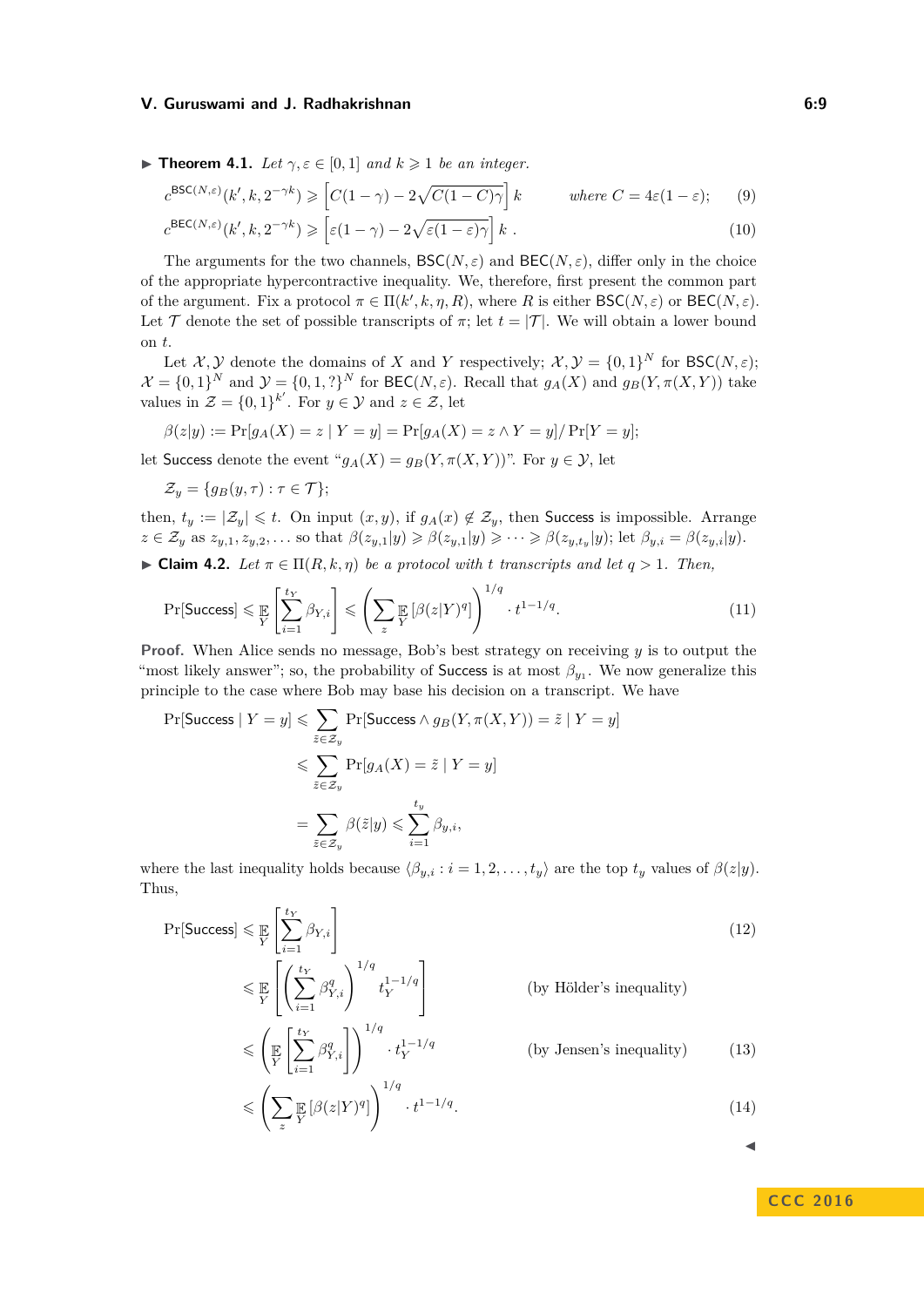# <span id="page-9-0"></span>**4.1 Hypercontractivity**

For functions  $\alpha : \mathcal{X} \to \mathbb{R}$  and  $\beta : \mathcal{Y} \to \mathbb{R}$ , let

$$
\|\alpha\|_{p} = \mathbb{E}_{X} [|\alpha(X)|^{p}]^{1/p};
$$
  

$$
\|\beta\|_{q} = \mathbb{E}_{Y} [|\beta(Y)|^{q}]^{1/q}.
$$

For  $z \in \mathcal{Z}$ , let  $\mathbf{1}_z$  be the indicator random variable  $\mathbf{1}[g_A(X) = z]$  and  $\beta_z : \mathcal{Y} \to \mathbb{R}$  be defined by  $\beta_z(y) = \beta(z|y) = \mathbb{E}[\mathbf{1}_x(X) | Y = y]$ . Then,

$$
\left(\mathop{\mathbb{E}}_{Y}[\beta(z|Y)^{q}]\right)^{1/q} = \|\beta_{z}\|_{q} = \|\mathop{\mathbb{E}}[\mathbf{1}_{z}(X) \mid Y]\|_{q}.
$$

Using this, we may rearrange inequality [\(11\)](#page-8-0) and obtain

<span id="page-9-1"></span>
$$
t \geqslant \Pr[\text{Success}]^{q/(q-1)} \left[ \sum_{z} \|\mathbb{E}[\mathbf{1}_z(X) \mid Y] \|_q^q \right]^{-1/(q-1)}.
$$
 (15)

Now assume that we have a pair  $(p, q)$ ,  $1 \leq p < q$ , such that for all functions  $f : \mathcal{X} \to \mathbb{R}$ ,

$$
\mathbb{E}[f(X) \mid Y] \|_q \leq \|f\|_p. \tag{16}
$$

Later we will choose an appropriate pair  $(p, q)$  depending on the channel. Using  $(16)$  with the function  $\mathbf{1}_z$ , we obtain

$$
t \geqslant \Pr[\text{Success}]^{q/(q-1)} \left[ \sum_{z} ||\mathbf{1}_{z}||_{p}^{q} \right]^{-1/(q-1)}
$$
\n
$$
= \Pr[\text{Success}]^{q/(q-1)} \left[ \sum_{z} \Pr[g_{A}(X) = z]^{q/p} \right]^{-1/(q-1)}
$$
\n
$$
\geqslant \Pr[\text{Success}]^{q/(q-1)} \left[ \sum_{z} \Pr[g_{A}(X) = z] \Pr[g_{A}(X) = z]^{(q-p)/p} \right]^{-1/(q-1)}
$$
\n
$$
\geqslant \Pr[\text{Success}]^{q/(q-1)} \left[ 2^{-k(q-p)/p} \sum_{z} \Pr[g_{A}(X) = z] \right]^{-1/(q-1)} \qquad (\text{since } H_{\infty}[g_{A}(X)] \geqslant k)
$$
\n
$$
\geqslant \Pr[\text{Success}]^{q/(q-1)} \left[ 2^{k(q-p)/p} \right]^{1/(q-1)}.
$$

The above argument was general, and applicable for any channel where we can find an appropriate pair  $(p, q)$  so that [\(16\)](#page-9-1) holds. We now specialize the argument to  $\mathsf{BSC}(N, \varepsilon)$  and  $\mathsf{BEC}(N,\varepsilon)$ .

**Binary symmetric channel.** In this case, we set  $q = 1 + \delta$  and  $p = 1 + (1 - 2\varepsilon)^2 \delta$  [\[19,](#page-16-16) Chap. 16]. Then,

<span id="page-9-2"></span>
$$
t \ge \Pr[\text{Success}]^{(1+\delta)/\delta} \cdot 2^{4\varepsilon(1-\varepsilon)k/(1+(1-2\varepsilon)^2\delta)}.\tag{17}
$$

**Binary erasure channel.** In this case, for  $q = 1 + \delta$ , we can take  $p = 1 + (1 - \varepsilon)\delta$  [\[18\]](#page-16-17), and deduce

<span id="page-9-3"></span>
$$
t \geqslant \Pr[\text{Success}]^{(1+\delta)/\delta} \cdot 2^{\varepsilon k/(1+(1-\varepsilon)\delta)} \ . \tag{18}
$$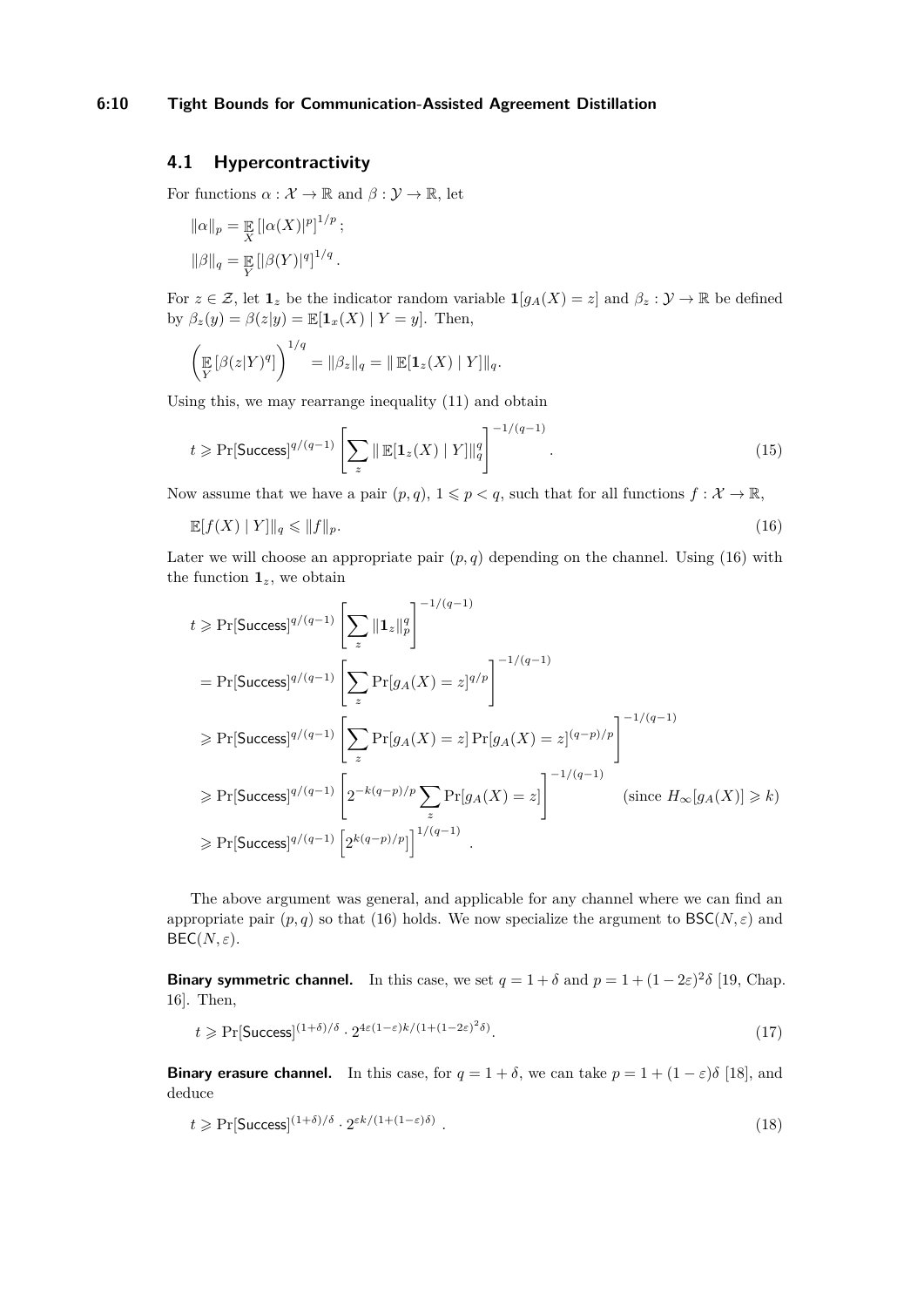# **4.2 The trade-off**

Let us fix the success probability at  $\eta = 2^{-\gamma k}$  and try to choose  $\delta$  above so that we obtain the best lower bound on *t* from [\(17\)](#page-9-2) and [\(18\)](#page-9-3).

**Binary symmetric channel.** Plugging in Pr[Success] =  $2^{-\gamma k}$  into [\(17\)](#page-9-2), we conclude that

$$
t \geqslant 2^{r_{\gamma}^{\text{BSC}(N,\varepsilon)}(\delta)k},
$$

where

$$
r_{\gamma}^{\mathsf{BSC}(N,\varepsilon)}(\delta) := \frac{C}{1 + (1 - C)\delta} - \frac{\gamma}{\delta} - \gamma,
$$

and  $C = 4\varepsilon(1-\varepsilon)$ . We need to choose  $\delta$  so that  $r_\gamma(\delta)$  is maximum. Setting the derivative to zero gives us the optimum choice  $\delta^*_{\gamma}$  for which

$$
r_{\gamma}^{\text{BSC}(N,\varepsilon)}(\delta_{\gamma}^*) = C(1-\gamma) - 2\sqrt{C(1-C)\gamma} .
$$

This justifies our lower bound [\(9\)](#page-8-1) for  $BSC(N, \varepsilon)$ .

Note that at  $\gamma = 0$  (success probability constant), this quantity is  $4\varepsilon(1-\varepsilon)$ . As  $\gamma$ increases,  $r_\gamma(\delta^*_\gamma)$  decreases monotonically, and becomes 0 when  $\gamma = \varepsilon/(1-\varepsilon)$ , at which point we may only conclude that  $t \geq 1$  (which is consistent with the results of Bogdanov and Mossel [\[5\]](#page-15-0) for zero communication).

**Erasure channel.** The calculations are identical. We obtain

$$
t \geqslant 2^{r_{\gamma}^{\text{BEC}(N,\varepsilon)}(\delta)k},
$$

where

$$
r_\gamma^{\text{BEC}(N,\varepsilon)}(\delta):=\frac{\varepsilon}{1+(1-\varepsilon)\delta}-\frac{\gamma}{\delta}-\gamma.
$$

Fixing  $\gamma$ , we find the optimum value  $\delta^*_{\gamma}$  for  $\delta$ , such that

$$
r_{\gamma}^{\text{BEC}(N,\varepsilon)}(\delta_{\gamma}^*) = \varepsilon(1-\gamma) - 2\sqrt{\varepsilon(1-\varepsilon)\gamma}.
$$

This justifies our lower bound [\(10\)](#page-8-2) for  $\text{BEC}(N, \varepsilon)$ . When  $\gamma = (1 - \sqrt{1 - \varepsilon})/(1 + \sqrt{1 - \varepsilon})$ , we obtain  $r_{\gamma}^{\text{BEC}(N,\varepsilon)}(\delta_{\gamma}^{*})=0$ ; in the next section we will show that there is indeed a zero communication protocol of BEC( $N, \varepsilon$ ) that succeeds with probability close to  $2^{-(1-\sqrt{1-\varepsilon})k/(1+\sqrt{1-\varepsilon})}$ .

# **5 Communication protocols**

Our protocols are similar to the protocol of Bogdanov and Mossel [\[5\]](#page-15-0). We first recall their protocol. Let  $Z = \{0, 1\}^k$ . Alice and Bob use an affine subspace of  $\mathbb{F}_2^n$  (where  $\mathbb{F}_2 = \{0, 1\}$  is the field with two elements) with  $2^k$  vectors  $\mathbf{v} = (v_z : z \in \{0,1\}^k)$ . We will assume that this subspace is constructed at random, by the following process: pick *k* linearly independent vectors  $w_1, w_2, \ldots, w_k$  uniformly at random and another random vector  $w_0 \in \{0, 1\}^N$ ; then set

$$
v_z = w_0 + \sum_{i=1}^k z_i w_i.
$$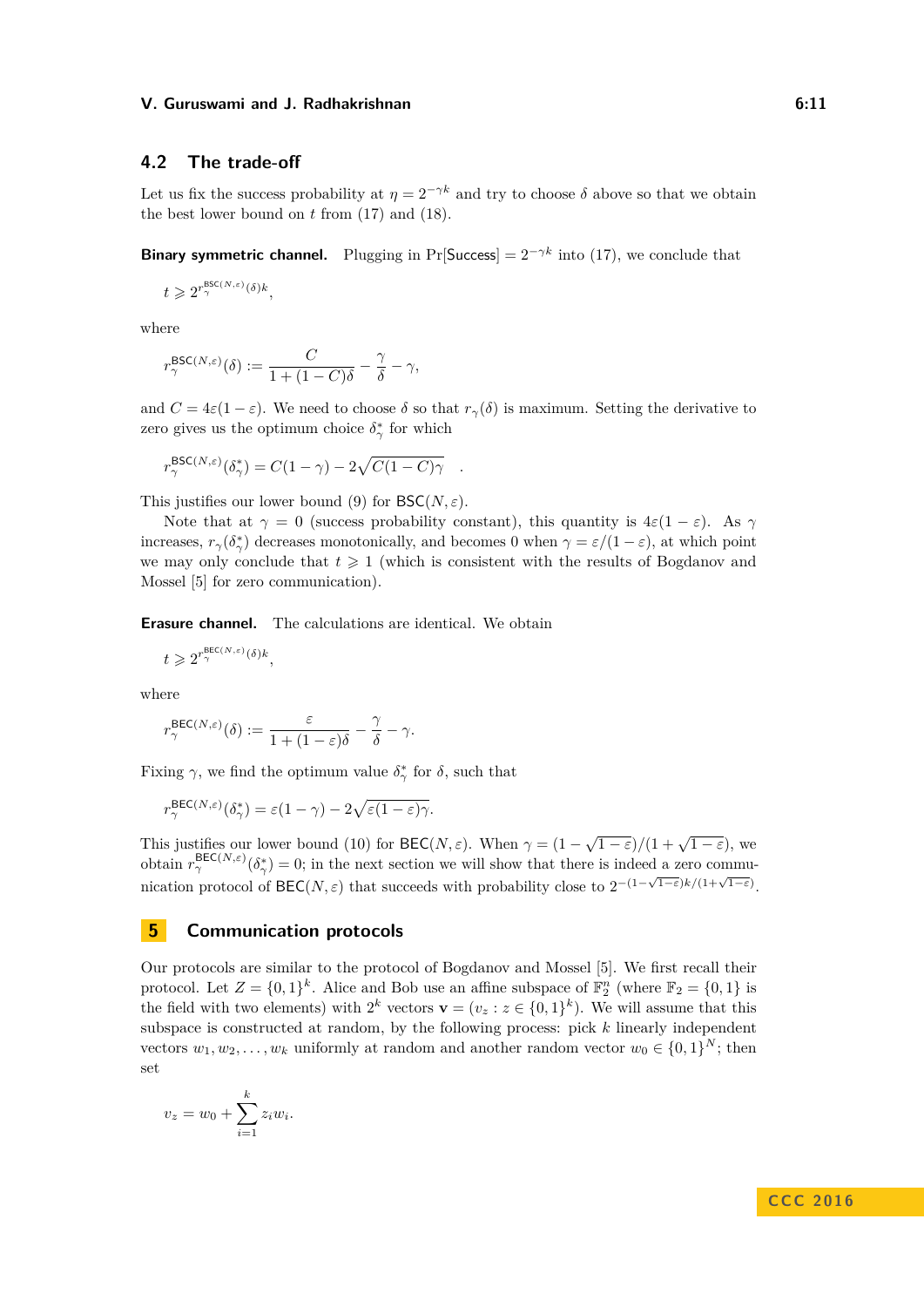#### **6:12 Tight Bounds for Communication-Assisted Agreement Distillation**

Note, in particular, that if  $z, z' \in \{0, 1\}^k$  and  $z \neq z'$ , then  $(v_z, v_{z'})$  ranges uniformly over  $\{0,1\}^N \times \{0,1\}^N$ .

On receiving  $X \in \{0,1\}^n$ , Alice's output  $g_A(X)$  will be the  $z \in Z$  for which  $v_z$  is closest to *X*. To break ties, the following rule is used. Fix a total ordering  $\preceq$  on  $\{0,1\}^N$  such that if the Hamming weight of *x* is less than the Hamming weight of  $x'$ , then  $x \leq x'$ . Then,  $g_A(x) = z$  for which  $x + v_z$  is the smallest with respect to  $\prec$ . For this function, Bogdanov and Mossel [\[5\]](#page-15-0) show the following.

► **Lemma 5.1.** *For all*  $z \in \{0,1\}^k$ , *we have*  $\Pr_X[f(X) = z] = 2^{-k}$ *.* 

In the original protocol of Bogdanov and Mossel, Bob uses the same function as Alice to produce his output. We extend the above protocol, allowing Alice to send a short message to Bob. Fix a function  $\chi: Z \to \{0,1\}^{ck}$  such that  $|\chi^{-1}(\alpha)| = 2^{(1-c)k}$  for all  $\alpha \in \{0,1\}^{ck}$ . Alice's message to Bob is then  $m = \chi(g_A(X))$ . On receiving the message *m*, Bob's output is  $z \in \chi^{-1}(m)$  for which  $v_z$  agrees most with *Y* (breaking ties arbitrarily).

It will be convenient to state our proofs using  $\{+1, -1\}$  instead of  $\{0, 1\}$ ; so we assume that the vectors  $v_z$  and the random string *X* take values in  $\{+1, -1\}^N \subseteq \mathbb{R}^N$ . If the channel is  $\mathsf{BSC}(\varepsilon)$ , then we will assume that  $Y \in \{+1, -1\}^N$ ; if the channel is  $\mathsf{BEC}(\varepsilon)$ , then we will assume that  $Y \in \{+1, -1, 0\}^N$ , where 0 corresponds to erasures. Also, we will assume that  $\varepsilon \neq 0$ , for Alice and Bob have identical strings and they can just out the first *k* bits.

# **5.1 Agreement distillation protocol for BSC(***ε***)**

We fix  $\gamma > 0$ , and describe a protocol with low communication that achieves success probability  $2^{-\gamma k - o(k)}$ . We will do the computation assuming that the affine space of vectors **v** is chosen at random. The overall success probability then is averaged over the random choices of the affine subspace. Clearly, there is a choice of an affine subspace where the success probability is at least this average.

Fix  $z \in Z$ . Note that the quantity  $X \cdot v_z = \sum_i X[i]v_z[i]$  is then a sum of *N* independent random variables taking values in  $\{+1, -1\}$ , such that  $\mathbb{E}[X \cdot v_z] = 0$  and  $\text{var}[X \cdot v_z] = N$ . To estimate the probabilities, we will assume that *N* is large and use the normal approximation. Let

$$
\varphi(r) = \frac{1}{\sqrt{2\pi}} \exp\left(-\frac{r^2}{2}\right);
$$

$$
\Phi^c(r) = \int_r^\infty \varphi(x) dx.
$$

**Findment 5.2** (Berry-Esseen theorem [\[12,](#page-16-18) Sec. XVI.5, Theorem 2]). Let  $S = \xi_1 + \xi_2 + \cdots + \xi_N$ *where the*  $\xi_i$  *are independent random variables. Suppose*  $\mu_i = \mathbb{E}[\xi_i]$ ,  $\sigma_i^2 = \text{var}[\xi_i]$  *and*  $\tau_i = \mathbb{E}[|\xi_i - \mu_i|^3]$ . Let  $\mu = \mathbb{E}[S] = \sum_i \mu_i$  and  $\sigma^2 = \textbf{var}[S] = \sum_i \sigma_i^2$  and  $\tau = \sum_i \tau_i$ . Then,

$$
|\Pr[S \ge \mu + r\sigma] - \Phi^c(r)| \le \frac{6\tau}{\sigma^3}.\tag{19}
$$

In all our applications  $\sigma^2 = \Theta(N)$  (the constant depends on  $\epsilon$ ) and  $\tau \le N$ ; thus, the right hand side is  $O(1/\sqrt{N})$ , where the implicit constant depends only on  $\epsilon$  and is positive if  $\epsilon \in (0,1)$  is positive. In particular, using standard estimates for  $\Phi^c(r)$  (see, for example, [\[8\]](#page-15-7)), we conclude that for all *r >* 0 and all large enough *N*

$$
\frac{r^2}{r^2+1}\varphi(r) < \Pr[S \ge \mu + r\sigma] < \varphi(r) \tag{20}
$$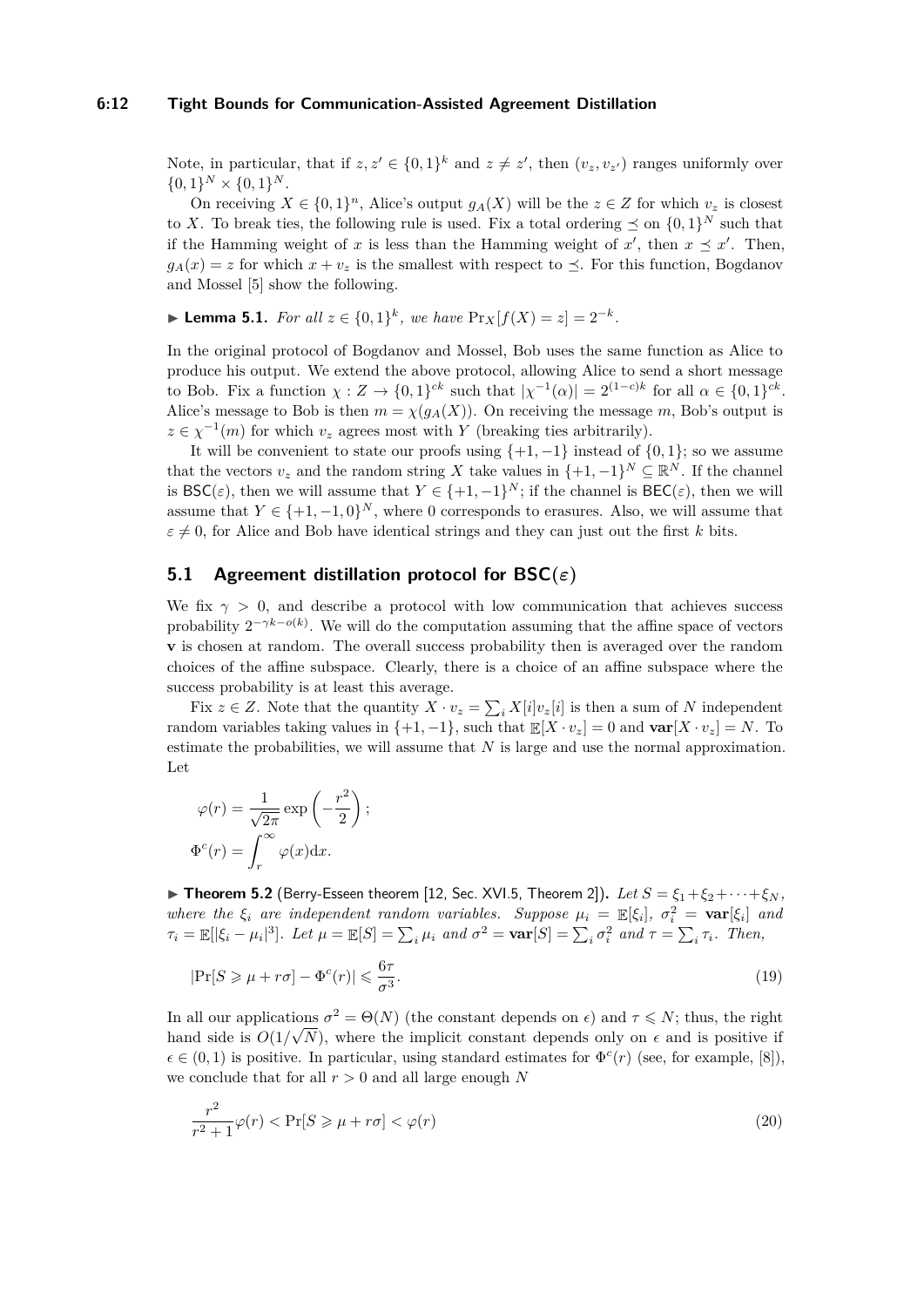Thus, for all large *N*, one has

<span id="page-12-2"></span>
$$
\varphi(r)\left(1 - O(r^{-2})\right) < \Pr[X \cdot v_z \geqslant r\sqrt{N}] < \varphi(r) \; .
$$

Note the following behavior of  $\varphi$  when its argument is scaled:

$$
\varphi(\alpha r) = \frac{1}{\alpha(\sqrt{2\pi}r)^{1-\alpha^2}} \varphi(r)^{\alpha^2}.
$$
\n(21)

Let

$$
\eta = 2\varepsilon - \sqrt{4\varepsilon(1-\varepsilon)\gamma}.
$$

For  $z \in \{0,1\}^k$ , let

$$
A_z := \left\{ x \in \{+1, -1\}^n : v_z \cdot x \geqslant r\sqrt{N} \right\};
$$
  

$$
B_z := \left\{ x \in \{+1, -1\}^n : v_z \cdot x \geqslant (1 - \eta)r\sqrt{N} \right\}.
$$

Fix  $r = \Theta(\sqrt{k})$ , such that for all large enough *N* 

<span id="page-12-0"></span>
$$
2^{-(k+1)} \leq \mu(A_z) \leq 2^{-(k+1)} \left(1 + O(1/k)\right) \tag{22}
$$

Consider the following events for  $z \in \{0,1\}^k$ .

$$
\mathcal{E}_1(z) := (X, Y) \in A_z \times B_z;
$$
  
\n
$$
\mathcal{E}_2(z) := \forall z' \neq z : X \notin A_{z'};
$$
  
\n
$$
\mathcal{E}_3(z) := \forall z' \neq z (\chi(z) = \chi(z')) : Y \notin B_{z'}.
$$

 $\mathcal{E}_1(z)$  and  $\mathcal{E}_2(z)$  ensure that Alice outputs *z*;  $\mathcal{E}_1(z)$  and  $\mathcal{E}_3(z)$  ensure that Bob outputs *z*; thus, if all three events hold, then Alice and Bob both output the string *z*. Thus,

<span id="page-12-3"></span>
$$
\Pr[\text{Success}] \geqslant \sum_{z} \Pr[\mathcal{E}_1(z)] \left( 1 - \Pr[\overline{\mathcal{E}_2(z)} \mid \mathcal{E}_1(z)] - \Pr[\overline{\mathcal{E}_3(z)} \mid \mathcal{E}_1(z)] \right). \tag{23}
$$

We will estimate the probabilities appearing on the right separately. First, we have

<span id="page-12-1"></span>
$$
\Pr[\mathcal{E}_1(z)] = \Pr[X \in A_z] \cdot \Pr[Y \in B_z \mid X \in A_z]. \tag{24}
$$

For our choice of *r* (see [\(22\)](#page-12-0)),  $Pr[X \in A_z] \geq 2^{-(k+1)}$ . To compute the second factor, fix **v** (the affine space of 2<sup>*k*</sup> vectors) and  $x \in A_z$ ; say  $x \cdot v_z = r' \sqrt{ }$  $\overline{N}$  for some  $r' \geq r$ . Now,  $Y \cdot v_z$  is the sum of *N* independent random variables taking values in  $\{+1, -1\}$ , such that  $\mathbb{E}[Y \cdot v_z] = (1 - 2\varepsilon)r'\sqrt{N}$  and  $\textbf{var}[Y \cdot v_z] = 4\varepsilon(1 - \varepsilon)N$ . Thus,

<span id="page-12-4"></span>
$$
\Pr[Y \cdot v_z \geq (1 - \eta)r\sqrt{N} \mid X = x] \geq \varphi\left(\frac{(1 - \eta)r - (1 - 2\varepsilon)r'}{\sqrt{4\varepsilon(1 - \varepsilon)}}\right)(1 - O(1/k))
$$

$$
\geq \varphi\left(\frac{(1 - \eta)r - (1 - 2\varepsilon)r}{\sqrt{4\varepsilon(1 - \varepsilon)}}\right)(1 - O(1/k))
$$

$$
\text{(since } \varphi(r) \text{ is decreasing})
$$

$$
= \varphi\left(\frac{(2\varepsilon - \eta)r}{\sqrt{4\varepsilon(1 - \varepsilon)}}\right)(1 - O(1/k))
$$

$$
= \varphi(\sqrt{\gamma}r)(1 - O(1/k))
$$

$$
\geq \frac{1}{\sqrt{\gamma}(\sqrt{2\pi}r)^{1 - \gamma}}2^{-\gamma(k+1)}(1 - O(1/k)). \tag{25}
$$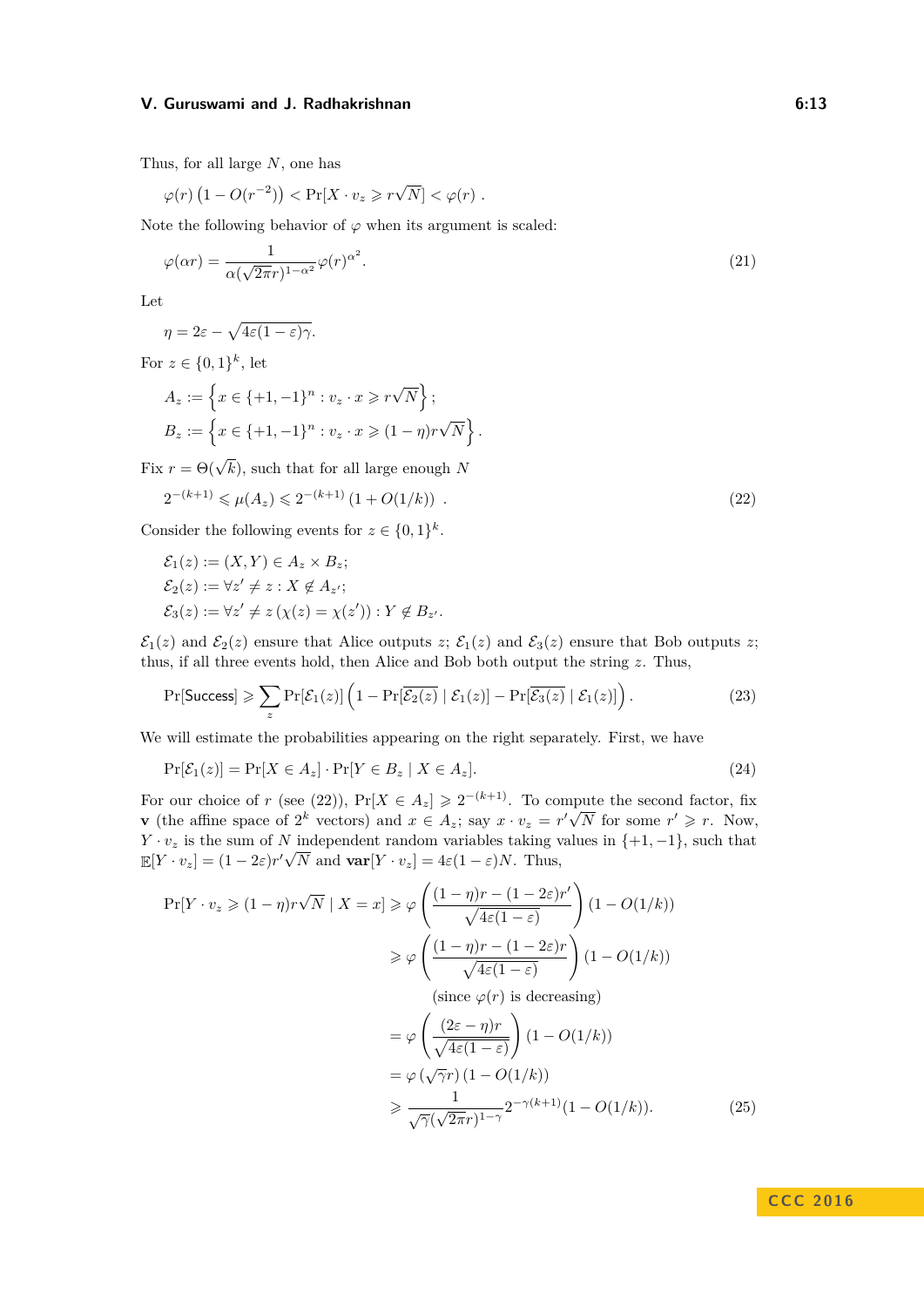## **6:14 Tight Bounds for Communication-Assisted Agreement Distillation**

Using these in [\(24\)](#page-12-1), we obtain

<span id="page-13-0"></span>
$$
\Pr[\mathcal{E}_1(z)] = \Pr[X \in A_z] \cdot \Pr[Y \in B_z \mid X \in A_z] \\
\geq \frac{1}{\sqrt{\gamma}(\sqrt{2\pi}r)^{1-\gamma}} 2^{-(\gamma+1)(k+1)} (1 - O(1/k)).\n\tag{26}
$$

Recall that if  $z \neq z'$ , then as **v** varies,  $v_z$  and  $v_{z'}$  vary uniformly over all pairs of distinct vectors in  $\{+1, -1\}^N$ . It follows that

<span id="page-13-1"></span>
$$
\Pr[\overline{\mathcal{E}_2(z)} \mid \mathcal{E}_1(z)] \leq \sum_{z': z' \neq z} \Pr[0^N \in A_{z'}]
$$
  
\$\leq (2^k - 1) \cdot 2^{-(k+1)} (1 + O(k^{-1}))\$  
\$\leq \frac{1}{2} (1 + O(k^{-1})).\tag{27}\$

Similarly, we have

<span id="page-13-2"></span>
$$
\Pr[\overline{\mathcal{E}_3(z)} \mid \mathcal{E}_1(z)] \leq \sum_{z':\chi(z)=\chi(z'),z'\neq z} \Pr[Y \in B_{z'}]
$$
  

$$
\leq 2^{(1-c)k} \varphi((1-\eta)r)
$$
  

$$
\leq 2^{(1-c)k} \frac{1}{(1-\eta)(\sqrt{2\pi}r)^{\eta(2-\eta)}} 2^{-(1-\eta)^2(k+1)}.
$$
 (see (21) above) (28)

Thus, if  $c \geq 1 - (1 - \eta)^2 = C(1 - \gamma) - 2\sqrt{C(1 - C)\gamma}$  where  $C = 4\varepsilon(1 - \varepsilon)$ , then this quantity is at most  $\frac{1}{4}$  (say) for all large *k*. It follows from [\(23\)](#page-12-3), [\(26\)](#page-13-0), [\(27\)](#page-13-1) and [\(28\)](#page-13-2) that

$$
\Pr_{\mathbf{v},X,Y}[\text{Success}] \ge \sum_{z} \frac{1}{\sqrt{\gamma}(\sqrt{2\pi}r)^{1-\gamma}} 2^{-(\gamma+1)(k+1)} \left(1 - \frac{1}{2} - \frac{1}{4}\right) (1 - O(k^{-1}))
$$
  
=  $2^{-\gamma k - O(\log \gamma k)}$   
=  $2^{-\gamma k(1+o(1))}$ .

Thus, there exists a choice of the subspace **v** such that Alice and Bob succeed with probability at least  $2^{-\gamma k(1+o(1))}$ .

**Constant probability of success.** The above argument, was carried out with  $\gamma > 0$  a constant, so that it yielded agreement with probability  $2^{-\gamma k(1+o(1))}$ . We may, in fact, set  $\gamma = 1/r^2 = \Theta(1/k)$  in the above argument, and conclude that with communication  $ck \approx (C(1-\gamma)-2\sqrt{C(1-C)\gamma})k = 4\varepsilon(1-\varepsilon)k - \Theta(\sqrt{k})$ , we obtain Pr<sub>v</sub>, *x*<sub>*N*</sub> [Success] =  $\Omega(1)$ .

# **5.2 Agreement distillation protocol for BEC(***ε***)**

The calculations are similar to the one we used above. We fix  $r$  and  $A_z$  as before. However, this time we set  $\eta = \varepsilon - \sqrt{\varepsilon(1-\varepsilon)}\overline{\gamma}$  and let

<span id="page-13-3"></span>
$$
B_z := \left\{ x \in \{+1, -1\}^n : v_z \cdot x \geq (1 - \eta) r \sqrt{N} \right\}.
$$

We define events  $\mathcal{E}_1(z)$ ,  $\mathcal{E}_2(z)$  and  $\mathcal{E}_3(z)$  as before, and observe that

$$
\Pr[\text{Success}] \geqslant \sum_{z} \Pr[\mathcal{E}_1(z)] (1 - \Pr[\overline{\mathcal{E}_2(z)} \mid \mathcal{E}_1(z)] - \Pr[\overline{\mathcal{E}_3(z)} \mid \mathcal{E}_1(z)]). \tag{29}
$$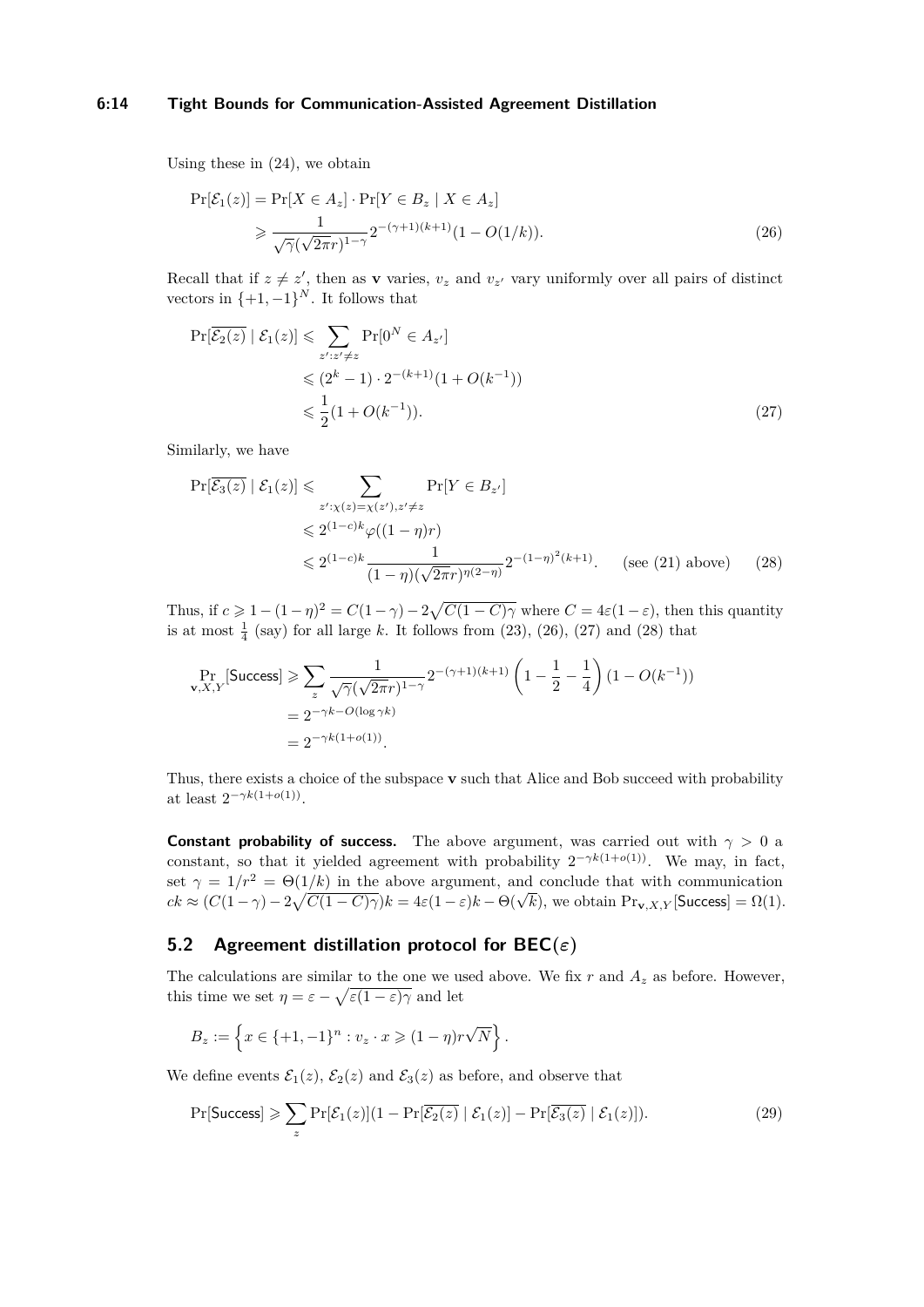#### **V. Guruswami and J. Radhakrishnan 6:15 6:15 6:15**

continues to hold. To estimate the first factor, we expand it as before and obtain

$$
\Pr[\mathcal{E}_1(z)] = \Pr[X \in A_z] \cdot \Pr[Y \in B_z \mid X \in A_z].
$$

 $Pr[X \in A_z] \geqslant 2^{-(k+1)}$ . As before, for each fixed  $x \in A_z$  (such that  $x \cdot v_z = r' \sqrt{2 \cdot r}$  $\overline{N}$ ,  $r' \geqslant r$ ), we view  $Y \cdot v_z$  as a sum of  $N$  independent random variables, each taking values in either  $\{0, +1\}$  or  $\{0, -1\}$ ; in particular,  $\mathbb{E}[Y \cdot v_z] = (1 - \varepsilon)r'\sqrt{N}$  and  $\text{var}[Y \cdot v_z] = \varepsilon(1 - \varepsilon)N$ . Thus,

$$
\Pr[Y \cdot v_z \ge (1 - \eta)r \mid X = x] \ge \varphi\left(\frac{(1 - \eta)r - (1 - \varepsilon)r'}{\sqrt{\varepsilon(1 - \varepsilon)}}\right)(1 - O(k^{-1}))
$$

$$
\ge \frac{1}{\sqrt{\gamma}(\sqrt{2\pi}r)^{1 - \gamma}} 2^{-\gamma(k+1)}(1 - O(k^{-1})).
$$

using calculations identical to those leading to [\(25\)](#page-12-4). We finally have the following lower bound for the first factor of [\(29\)](#page-13-3).

<span id="page-14-0"></span>
$$
\Pr[\mathcal{E}_1(z)] = \Pr[X \in A_z] \cdot \Pr[Y \in B_z \mid X \in A_z] \\
\geq \frac{1}{\sqrt{\gamma}(\sqrt{2\pi}r)^{1-\gamma}} 2^{-(\gamma+1)(k+1)} (1 - O(k^{-1})).\n\tag{30}
$$

Calculations that lead to

<span id="page-14-1"></span>
$$
\Pr[\overline{\mathcal{E}_2(z)} \mid \mathcal{E}_1(z)] \leq \frac{1}{2} (1 + O(k^{-1})) \tag{31}
$$

remain the same.

Finally, we consider  $\mathcal{E}_3(z)$ . First, we observe that since N is large, we may assume that with probability tending to 1, the number of ones in *Y* is  $(1 - \varepsilon)N \pm N^{3/4}$  (say), even when conditioning on  $\mathcal{E}_1$ . Now, the pair  $(v_z, v_{z'})$  is uniformly distributed over all possible pairs of distinct vectors. So, we will fix  $v_z$ , and assume that  $v_{z}$  is uniformly distributed in  $\{+1, -1\}^N$ (that it cannot be  $v_z$  can be overlooked). Fix *y* with say  $\ell = (\varepsilon + N^{-1/4})N = \varepsilon'N$  zeroes. Then,  $Y \cdot v_{z'}$  is the sum of  $(1 - \varepsilon')N$  independent random variables, each taking values uniformly in  $\{+1, -1\}$ . In particular,  $\mathbb{E}[Y \cdot v_{z'}] = 0$  and  $\text{var}[Y \cdot v_{z'}] = (1 - \varepsilon')N$ . Then,

<span id="page-14-2"></span>
$$
\Pr[\overline{\mathcal{E}_3(z)} \mid \mathcal{E}_1(z)] \leqslant \sum_{z':\chi(z)=\chi(z'),z'\neq z} \Pr[Y \in B_{z'}]
$$
\n
$$
\leqslant 2^{(1-c)k} \varphi\left(\frac{(1-\eta)}{\sqrt{1-\varepsilon'}}r\right) \left(1+O(k^{-1})\right)
$$
\n
$$
\leqslant 2^{(1-c)k} \frac{1}{(1-\eta)\left(\sqrt{2\pi}r\right)^{1-\frac{(1-\eta)^2}{(1-\varepsilon')}}} 2^{-\frac{(1-\eta)^2(k+1)}{(1-\varepsilon')}} \left(1+O(k^{-1})\right),\tag{32}
$$

where in the last step we used [\(21\)](#page-12-2). Thus, if  $c \geq 1 - (1 - \eta)^2/(1 - \varepsilon') = \varepsilon(1 - \gamma) - 2\sqrt{\varepsilon(1 - \varepsilon)\gamma}$ , then this quantity is at most  $\frac{1}{4}$  (say) for all large k. It follows from [\(29\)](#page-13-3), [\(30\)](#page-14-0), [\(31\)](#page-14-1) and [\(32\)](#page-14-2) that

$$
\Pr_{\mathbf{v}, X, Y}[\text{Success}] \ge \sum_{z} \frac{1}{\sqrt{\gamma}(\sqrt{2\pi}r)^{1-\gamma}} 2^{-(\gamma+1)(k+1)} \left(1 - \frac{1}{2} - \frac{1}{4}\right) (1 - O(k^{-1}))
$$
  
=  $2^{-\gamma k - O(\log \gamma k)}$ .

We may, as before, fix a choice of **v** such that Alice and Bob succeed with probability at least  $2^{-\gamma k(1+o(1))}$ .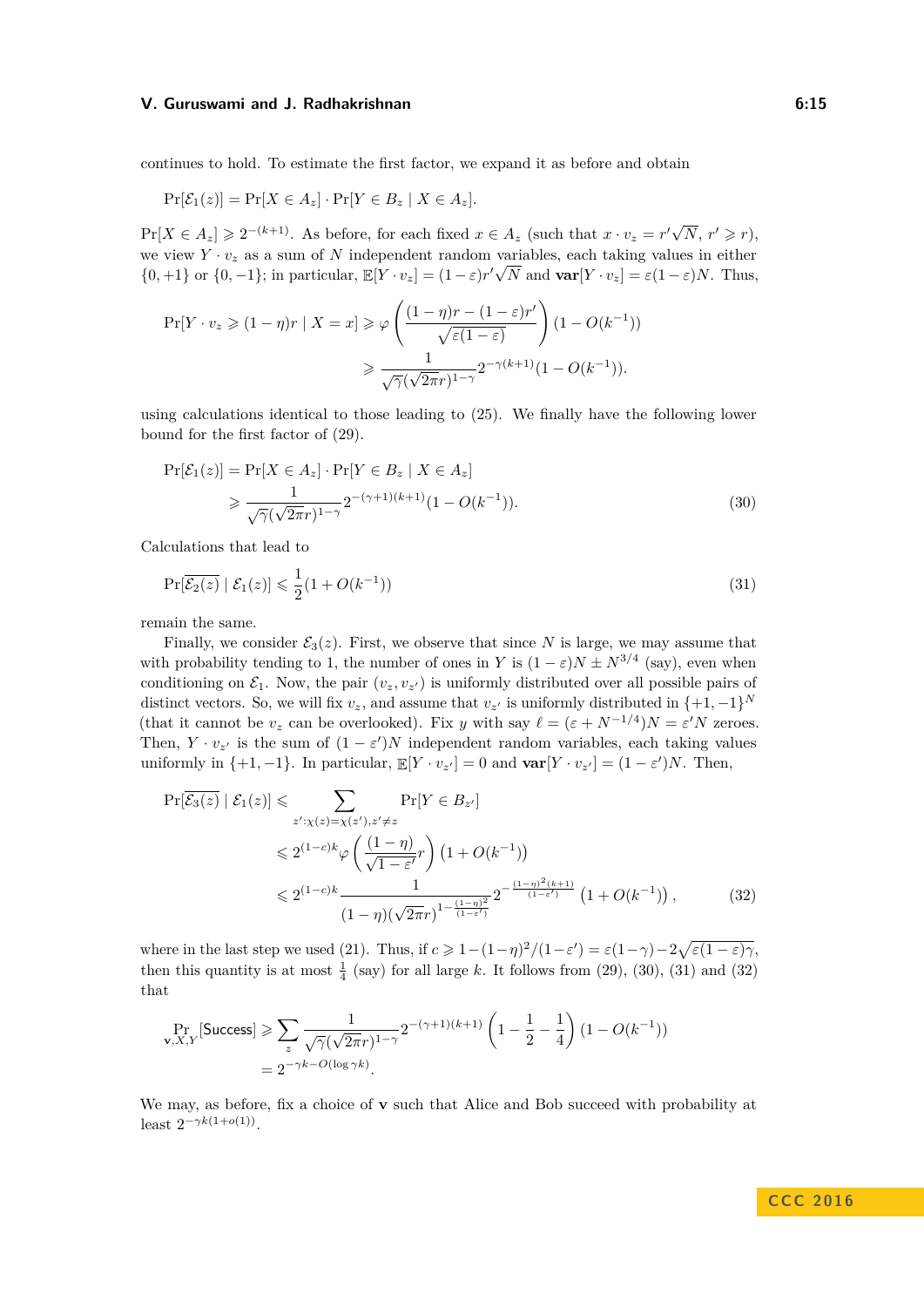**Constant probability of success.** Again, we may set  $\gamma = 1/r^2 = \Theta(1/k)$  in the above **Constant probability of success.** Again, we may set  $\gamma = 1/r = \Theta(1/\kappa)$  in the above argument, and conclude that with communication  $\varepsilon k - \Theta(\sqrt{k})$ , we obtain  $\Pr_{\mathbf{v},X,Y}[\text{Success}] =$  $\Omega(1)$ .

# **6 Open problems**

Our work raises a number of intriguing open questions, such as:

- $\blacksquare$  Is there a protocol for general channels whose communication, for agreeing on a  $k$ -bit random string with constant probability, approaches  $s^*(Y;X)k$ ? Here  $s^*(Y;X)$  is the channel parameter defined in [\(1\)](#page-5-0).
- We considered protocols where the shared random string was a function  $g_A(X)$  of Alice's  $\blacksquare$ input *X*. What can we achieved by a general multi-round communication protocol, where the shared random string can depend on both *X* and *Y* ? Can we do better than the lower bounds we established, or do the lower bounds continue to hold in this (seemingly) more powerful model?
- The setup for  $\text{BEC}(\varepsilon)$  is not symmetric between Alice and Bob. What can be done if Alice and Bob switch roles, and the shared randomness should be a function of *Y* ? What are the possible trade-offs in the symmetric setup where *X* and *Y* are the independent outputs of  $\text{BEC}(\varepsilon)$  on a common random string  $Z \in \{0,1\}^N$ ?

**Acknowledgments.** We thank the Simons Institute for the Theory of Computing, Berkeley, where most of this work was done. We are grateful to T. S. Jayram and Chandra Nair for several illuminating discussions related to this work.

## **References**

- <span id="page-15-2"></span>**1** Rudolf Ahlswede and Imre Csiszár. Common randomness in information theory and cryptography – part II: CR capacity. *IEEE Transactions on Information Theory*, 44(1):225–240, 1998.
- <span id="page-15-4"></span>**2** Venkat Anantharam, Amin Aminzadeh Gohari, Sudeep Kamath, and Chandra Nair. On hypercontractivity and the mutual information between boolean functions. In *Proceedings of the 51st Annual Allerton Conference on Communication, Control, and Computing*, pages 13–19, 2013. [doi:10.1109/Allerton.2013.6736499](http://dx.doi.org/10.1109/Allerton.2013.6736499).
- <span id="page-15-6"></span>**3** Venkat Anantharam, Amin Aminzadeh Gohari, Sudeep Kamath, and Chandra Nair. On maximal correlation, hypercontractivity, and the data processing inequality studied by Erkip and Cover. *CoRR*, abs/1304.6133, 2013. URL: <http://arxiv.org/abs/1304.6133>.
- <span id="page-15-5"></span>**4** Venkat Anantharam, Amin Aminzadeh Gohari, Sudeep Kamath, and Chandra Nair. On hypercontractivity and a data processing inequality. In *2014 IEEE International Symposium on Information Theory*, pages 3022–3026, 2014. [doi:10.1109/ISIT.2014.6875389](http://dx.doi.org/10.1109/ISIT.2014.6875389).
- <span id="page-15-0"></span>**5** Andrej Bogdanov and Elchanan Mossel. On extracting common random bits from correlated sources. *IEEE Transactions on Information Theory*, 57(10):6351–6355, 2011.
- <span id="page-15-1"></span>**6** Clément Louis Canonne, Venkatesan Guruswami, Raghu Meka, and Madhu Sudan. Communication with imperfectly shared randomness. In *Proceedings of the 2015 Conference on Innovations in Theoretical Computer Science*, pages 257–262, 2015. [doi:10.1145/2688073.](http://dx.doi.org/10.1145/2688073.2688099) [2688099](http://dx.doi.org/10.1145/2688073.2688099).
- <span id="page-15-3"></span>**7** Venkat Chandar and Aslan Tchamkerten. Most informative quantization functions. In *Proceedings of ITA Workshop*, 2014. Available at http://perso.telecom-paristech.fr/ tchamker/CTAT.pdf.
- <span id="page-15-7"></span>**8** John D. Cook. *Upper and lower bounds for the normal distribution function*, 2009. [http:](http://www.johndcook.com/normalbounds.pdf) [//www.johndcook.com/normalbounds.pdf](http://www.johndcook.com/normalbounds.pdf).